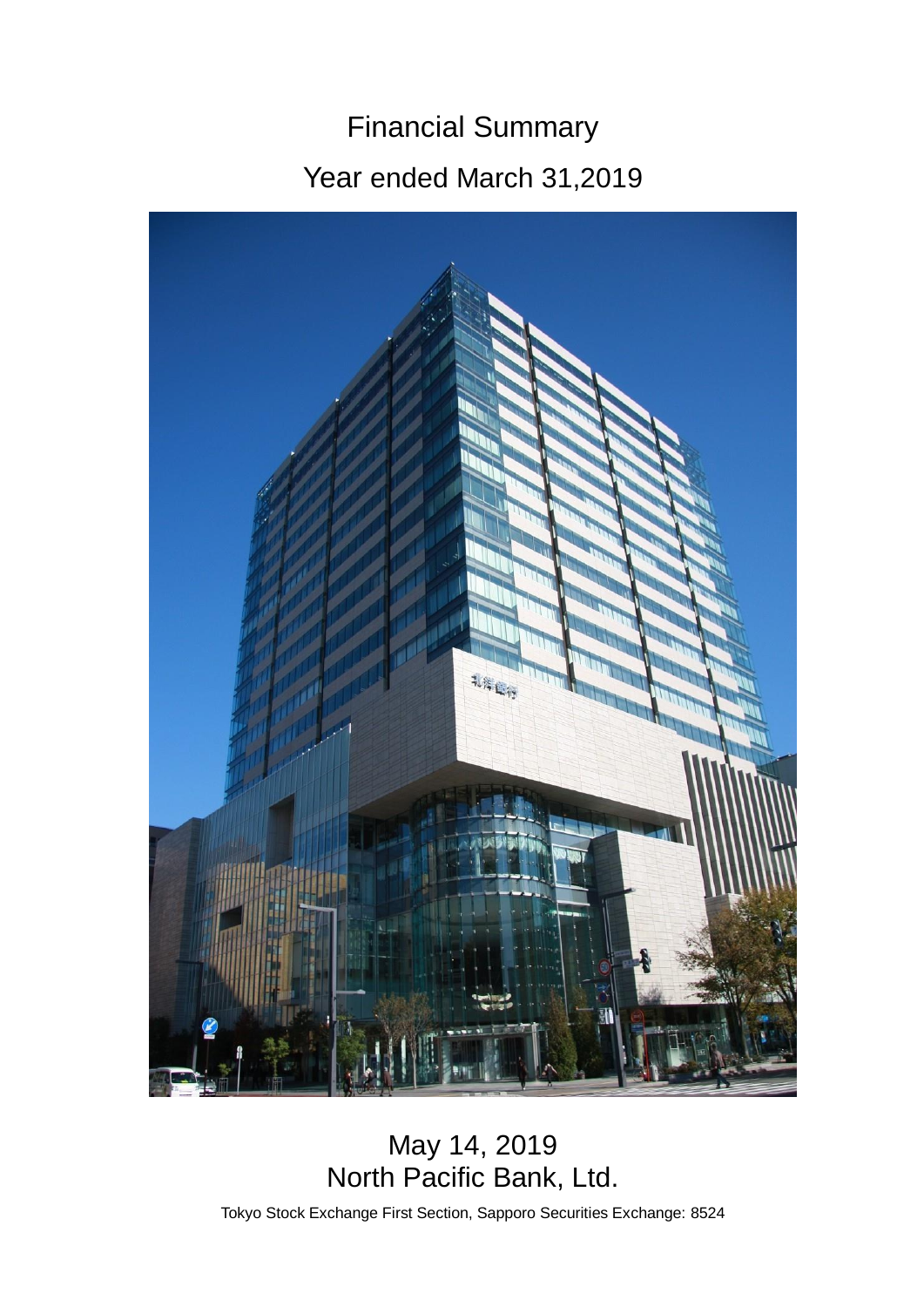#### Ⅰ.**Financial Statements**

# **1**.**Consolidated Balance Sheets**

|                                                       |                |                        | $(*)$ millions)        |
|-------------------------------------------------------|----------------|------------------------|------------------------|
|                                                       |                | As of Mar. 31,<br>2018 | As of Mar. 31,<br>2019 |
| Assets                                                | 資産の部           |                        |                        |
| Cash and due from banks                               | 現金預け金          | 1, 409, 341            | 1, 614, 911            |
| Call loans and bills bought                           | コールローン及び買入手形   | 2,681                  | 858                    |
| Monetary claims bought                                | 買入金銭債権         | 14, 481                | 13,572                 |
| Trading account securities                            | 商品有価証券         | 4,345                  | 4,321                  |
| Securities                                            | 有価証券           | 1, 489, 802            | 1, 265, 106            |
| Loans and bills discounted                            | 貸出金            | 6, 251, 728            | 6, 518, 080            |
| Foreign exchanges                                     | 外国為替           | 7,399                  | 9, 347                 |
| Lease receivables and investment assets               | リース債権及びリース投資資産 | 49, 490                | 51,506                 |
| Other assets                                          | その他資産          | 158, 667               | 167, 298               |
| Property, plant and equipment                         | 有形固定資産         | 88, 412                | 87, 115                |
| Buildings, net                                        | 建物             | 36, 978                | 36, 191                |
| Land                                                  | 土地             | 37, 741                | 37, 314                |
| Leased assets, net                                    | リース資産          | 2,632                  | 2,482                  |
| Construction in progress                              | 建設仮勘定          | 1,607                  | 1,406                  |
| Other, net                                            | その他の有形固定資産     | 9, 452                 | 9,720                  |
| Intangible assets                                     | 無形固定資産         | 8,786                  | 8,579                  |
| Software                                              | ソフトウエア         | 8, 278                 | 8,093                  |
| <b>Other</b>                                          | その他の無形固定資産     | 507                    | 485                    |
| Net defined benefit asset                             | 退職給付に係る資産      | 75                     |                        |
| Deferred tax assets                                   | 繰延税金資産         | 273                    | 631                    |
| Customers' liabilities for acceptances and guarantees | 支払承諾見返         | 52,801                 | 52, 241                |
| Allowance for loan losses                             | 貸倒引当金          | (37, 778)              | (33, 795)              |
| Total assets                                          | 資産の部合計         | 9, 500, 510            | 9, 759, 776            |
| Liabilities                                           | 負債の部           |                        |                        |
| Deposits                                              | 預金             | 8, 344, 356            | 8, 596, 305            |
| Negotiable certificates of deposit                    | 讓渡性預金          | 77,667                 | 74,818                 |
| Payables under repurchase agreements                  | 売現先勘定          | 31,064                 |                        |
| Payables under securities lending transactions        | 債券貸借取引受入担保金    | 145, 169               | 118, 320               |
| Borrowed money                                        | 借用金            | 328, 848               | 405, 955               |
| Foreign exchanges                                     | 外国為替           | 125                    | 414                    |
| Other liabilities                                     | その他負債          | 52, 122                | 59, 103                |
| Provision for bonuses                                 | 賞与引当金          | 1,828                  | 1,751                  |
| Provision for share-based remuneration                | 株式給付引当金        |                        | 71                     |
| Net defined benefit liability                         | 退職給付に係る負債      | 228                    | 409                    |
| Provision for reimbursement of deposits               | 睡眠預金払戻損失引当金    | 1,976                  | 2, 278                 |
| Provision for point card certificates                 | ポイント引当金        | 384                    | 431                    |
| Reserves under special laws                           | 特別法上の引当金       |                        | 19                     |
| Deferred tax liabilities                              | 繰延税金負債         | 30, 347                | 24,016                 |
| Deferred tax liabilities for land revaluation         | 再評価に係る繰延税金負債   | 2,643                  | 2,576                  |
| Acceptances and guarantees                            | 支払承諾           | 52,801                 | 52, 241                |
| Total liabilities                                     | 負債の部合計         | 9, 069, 565            | 9, 338, 715            |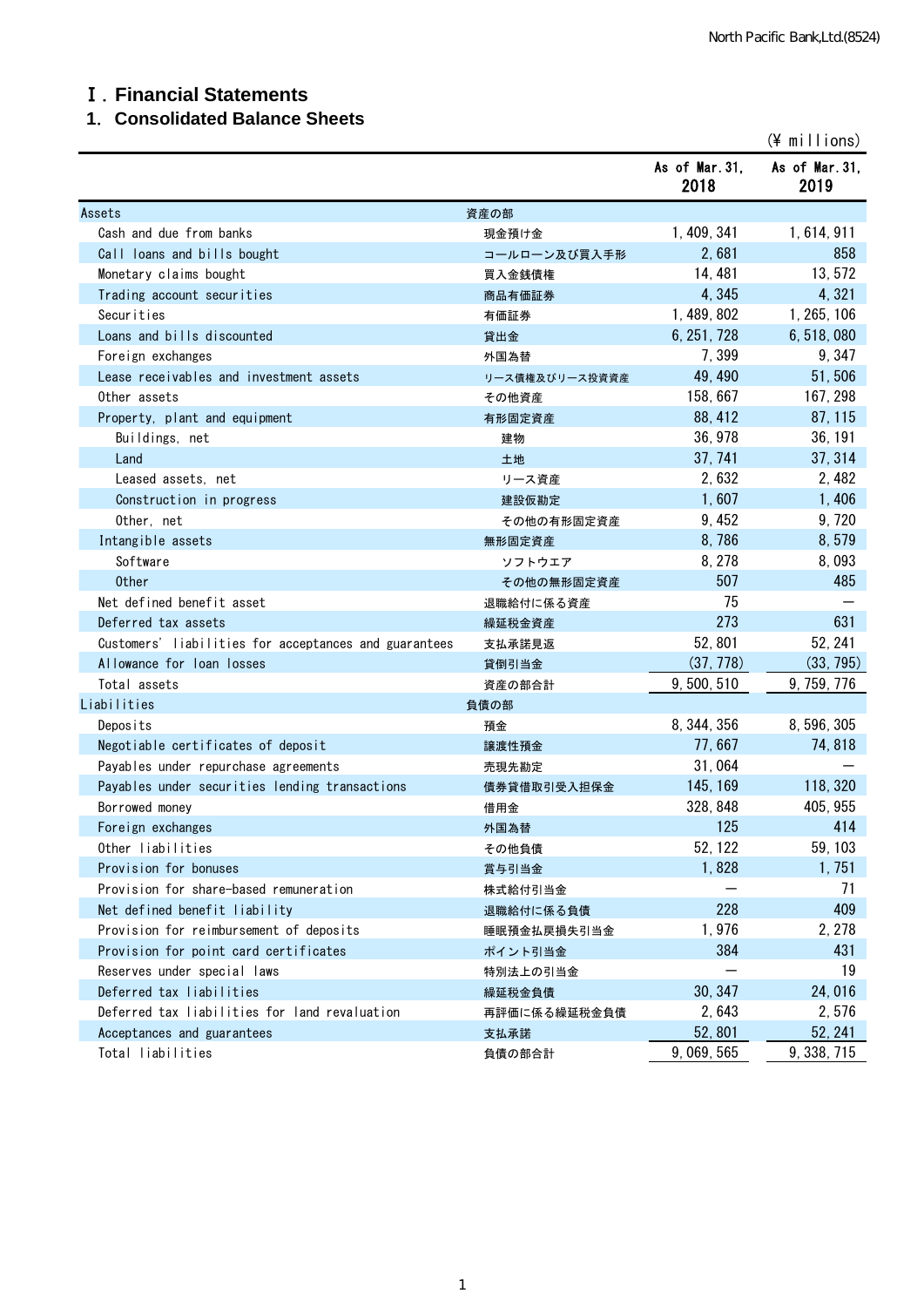|                                                       |               |                       | $(\frac{2}{3})$ millions) |
|-------------------------------------------------------|---------------|-----------------------|---------------------------|
|                                                       |               | As of Mar.31.<br>2018 | As of Mar.31,<br>2019     |
| Net assets                                            | 純資産の部         |                       |                           |
| Capital stock                                         | 資本金           | 121, 101              | 121, 101                  |
| Capital surplus                                       | 資本剰余金         | 72, 367               | 72, 485                   |
| Retained earnings                                     | 利益剰余金         | 133, 386              | 143, 718                  |
| Treasury shares                                       | 自己株式          | (0)                   | (1, 260)                  |
| Total shareholders' equity                            | 株主資本合計        | 326, 854              | 336, 044                  |
| Valuation difference on available-for-sale securities | その他有価証券評価差額金  | 92, 193               | 74.151                    |
| Revaluation reserve for land                          | 土地再評価差額金      | 5.380                 | 5, 229                    |
| Remeasurements of defined benefit plans               | 退職給付に係る調整累計額  | 387                   | (127)                     |
| Total accumulated other comprehensive income          | その他の包括利益累計額合計 | 97, 960               | 79, 253                   |
| Share acquisition rights                              | 新株予約権         | 128                   | 106                       |
| Non-controlling interests                             | 非支配株主持分       | 6,001                 | 5, 657                    |
| Total net assets                                      | 純資産の部合計       | 430, 945              | 421, 061                  |
| Total liabilities and net assets                      | 負債及び純資産の部合計   | 9,500,510             | 9, 759, 776               |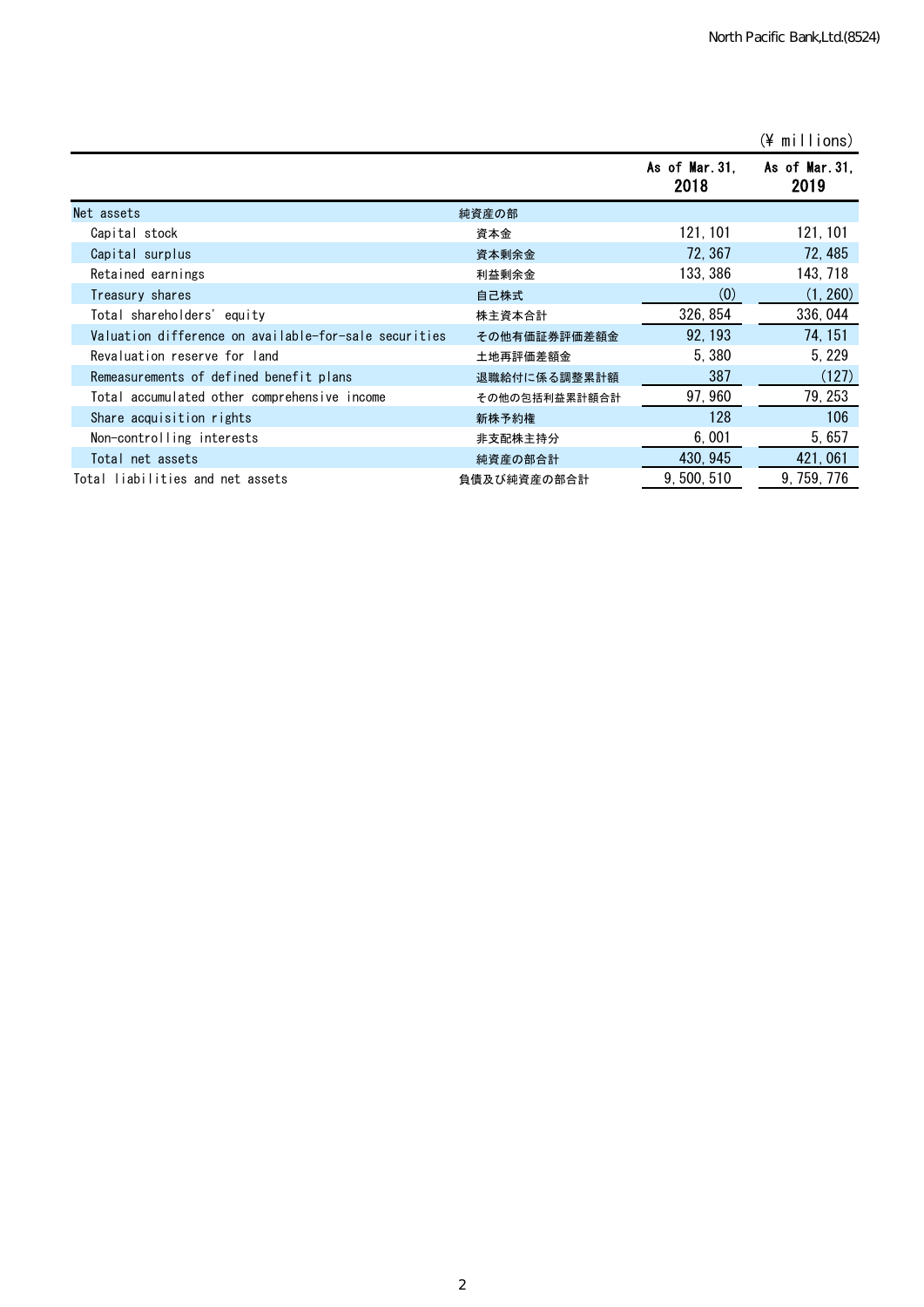# **2**.**Consolidated Statements of Income and Comprehensive Income**

(1) Consolidated Statements of Income

|                                                                      |                        |                | (¥ millions)        |
|----------------------------------------------------------------------|------------------------|----------------|---------------------|
|                                                                      |                        |                | Year ended Mar. 31. |
|                                                                      |                        | 2018           | 2019                |
| Ordinary income                                                      | 経常収益                   | 143, 611       | 138, 362            |
| Interest income                                                      | 資金運用収益                 | 76, 218        | 70, 644             |
| Interest on loans and discounts                                      | 貸出金利息                  | 62, 013        | 59, 761             |
| Interest and dividends on securities                                 | 有価証券利息配当金              | 13,528         | 10, 246             |
| Interest on call loans and bills bought                              | コールローン利息及び買入手形利息       | 17             | (13)                |
| Interest on deposits with banks                                      | 預け金利息                  | 429            | 428                 |
| Other interest income                                                | その他の受入利息               | 229            | 221                 |
| Fees and commissions                                                 | 役務取引等収益                | 28,898         | 29, 290             |
| Other ordinary income                                                | その他業務収益                | 29,696         | 31,675              |
| Other income                                                         | その他経常収益                | 8,798          | 6,752               |
| Recoveries of written off claims                                     | 償却債権取立益                | $\overline{2}$ |                     |
| 0ther                                                                | その他の経常収益               | 8,795          | 6, 750              |
| Ordinary expenses                                                    | 経常費用                   | 128, 467       | 118, 558            |
| Interest expenses                                                    | 資金調達費用                 | 4,083          | 2,834               |
| Interest on deposits                                                 | 預金利息                   | 471            | 410                 |
| Interest on negotiable certificates of deposit                       | 讓渡性預金利息                | 67             | 41                  |
| Interest on call money and bills sold                                | コールマネー利息及び売渡手形利息       | 6              | (2)                 |
| Interest on payables under repurchase agreements                     | 売現先利息                  | 346            | 301                 |
| Interest on payables under securities lending transactions           | 債券貸借取引支払利息             | 1,380          | 302                 |
| Interest on borrowings and rediscounts                               | 借用金利息                  | 1,805          | 1, 777              |
| Other interest expenses                                              | その他の支払利息               | 4              | 3                   |
| Fees and commissions payments                                        | 役務取引等費用                | 10, 767        | 10,694              |
| Other ordinary expenses                                              | その他業務費用                | 31, 733        | 28, 985             |
| General and administrative expenses                                  | 営業経費                   | 74, 488        | 71, 452             |
| Other expenses                                                       | その他経常費用                | 7,394          | 4,591               |
| Provision of allowance for loan losses                               | 貸倒引当金繰入額               | 4,931          | 1,079               |
| <b>Other</b>                                                         | その他の経常費用               | 2,463          | 3, 512              |
| Ordinary profit                                                      | 経常利益                   | 15, 143        | 19,804              |
| Extraordinary income                                                 | 特別利益                   | 398            | 605                 |
| Gain on disposal of non-current assets                               | 固定資産処分益                | 398            | 22                  |
| Gain on bargain purchase                                             | 負ののれん発生益               |                | 550                 |
| Gain on step acquisitions                                            | 段階取得に係る差益              |                | 33                  |
| Extraordinary losses                                                 | 特別損失                   | 453            | 478                 |
| Loss on disposal of non-current assets                               | 固定資産処分損                | 195            | 226                 |
| Impairment loss                                                      | 減損損失                   | 258            | 252                 |
| Profit before income taxes                                           | 税金等調整前当期純利益            | 15,087         | 19, 931             |
| Income taxes $-$ current                                             | 法人税、住民税及び事業税           | 1,188          | 3,990               |
| Income taxes - deferred                                              | 法人税等調整額                | 715            | 1,498               |
| Total income taxes                                                   | 法人税等合計                 | 1,904          | 5,489               |
| Profit                                                               | 当期純利益                  | 13, 183        | 14, 441             |
| Profit(loss) attributable to non-controlling interests に帰属する当期純損失(△) | 非支配株主に帰属する当期純利益又は非支配株主 | (503)          | 300                 |
| Profit attributable to owners of parent                              | 親会社株主に帰属する当期純利益        | 13,686         | 14, 141             |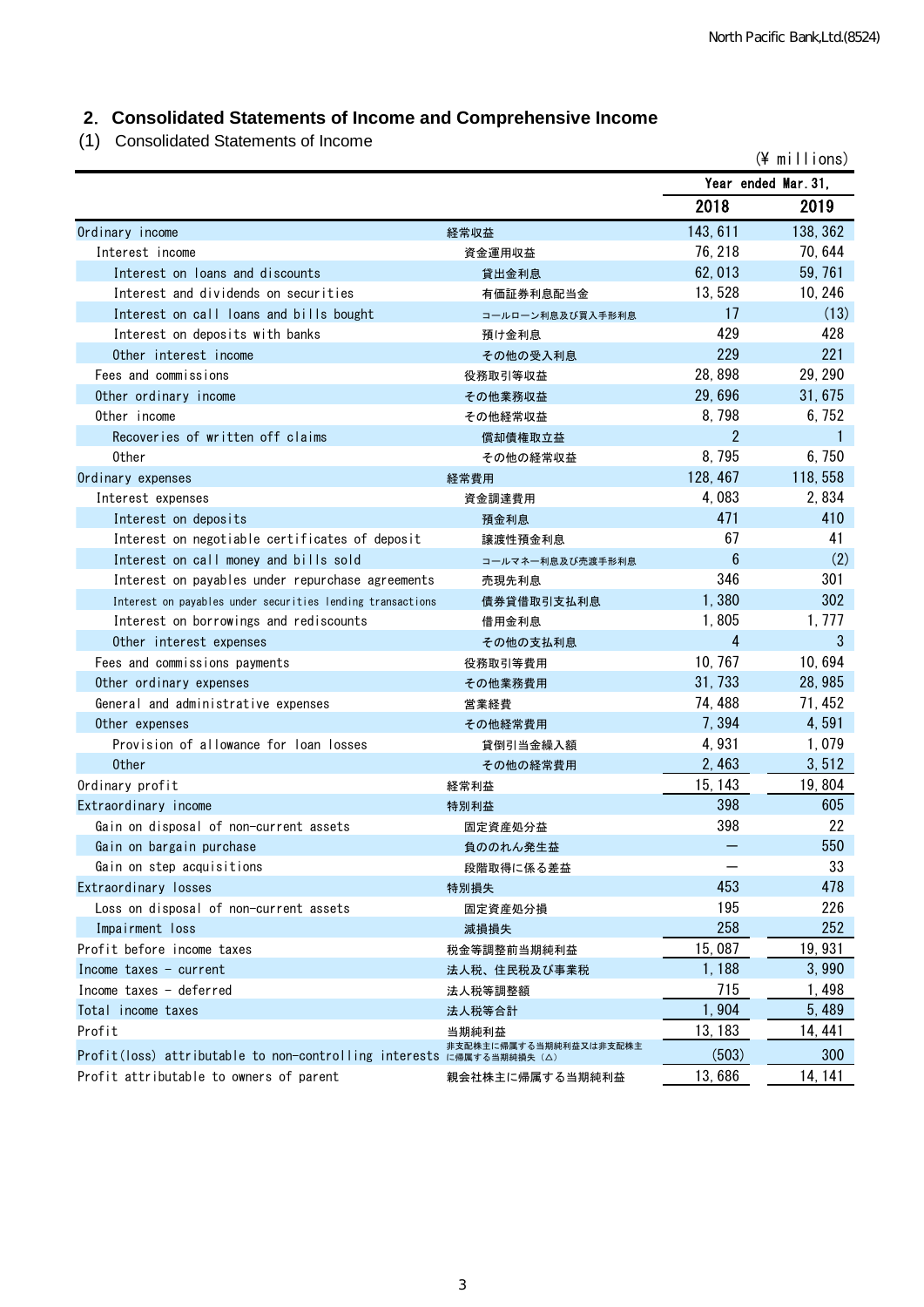#### (2) Consolidated Statements of Comprehensive Income

| $\sqrt{ }$                                                     |              |                     | $(\frac{2}{3})$ millions) |
|----------------------------------------------------------------|--------------|---------------------|---------------------------|
|                                                                |              | Year ended Mar. 31. |                           |
|                                                                |              | 2018                | 2019                      |
| Profit                                                         | 当期純利益        | 13, 183             | 14, 441                   |
| Other comprehensive income                                     | その他の包括利益     | 13,887              | (19, 004)                 |
| Valuation difference on available-for-sale securities          | その他有価証券評価差額金 | 13, 372             | (18, 490)                 |
| Remeasurements of defined benefit plans, net of tax            | 退職給付に係る調整額   | 515                 | (514)                     |
| Comprehensive income                                           | 包括利益         | 27,070              | (4, 563)                  |
| Comprehensive income attributable to owners of parent          | 親会社株主に係る包括利益 | 27,050              | (4, 414)                  |
| Comprehensive income attributable to non-controlling interests | 非支配株主に係る包括利益 | 20                  | (148)                     |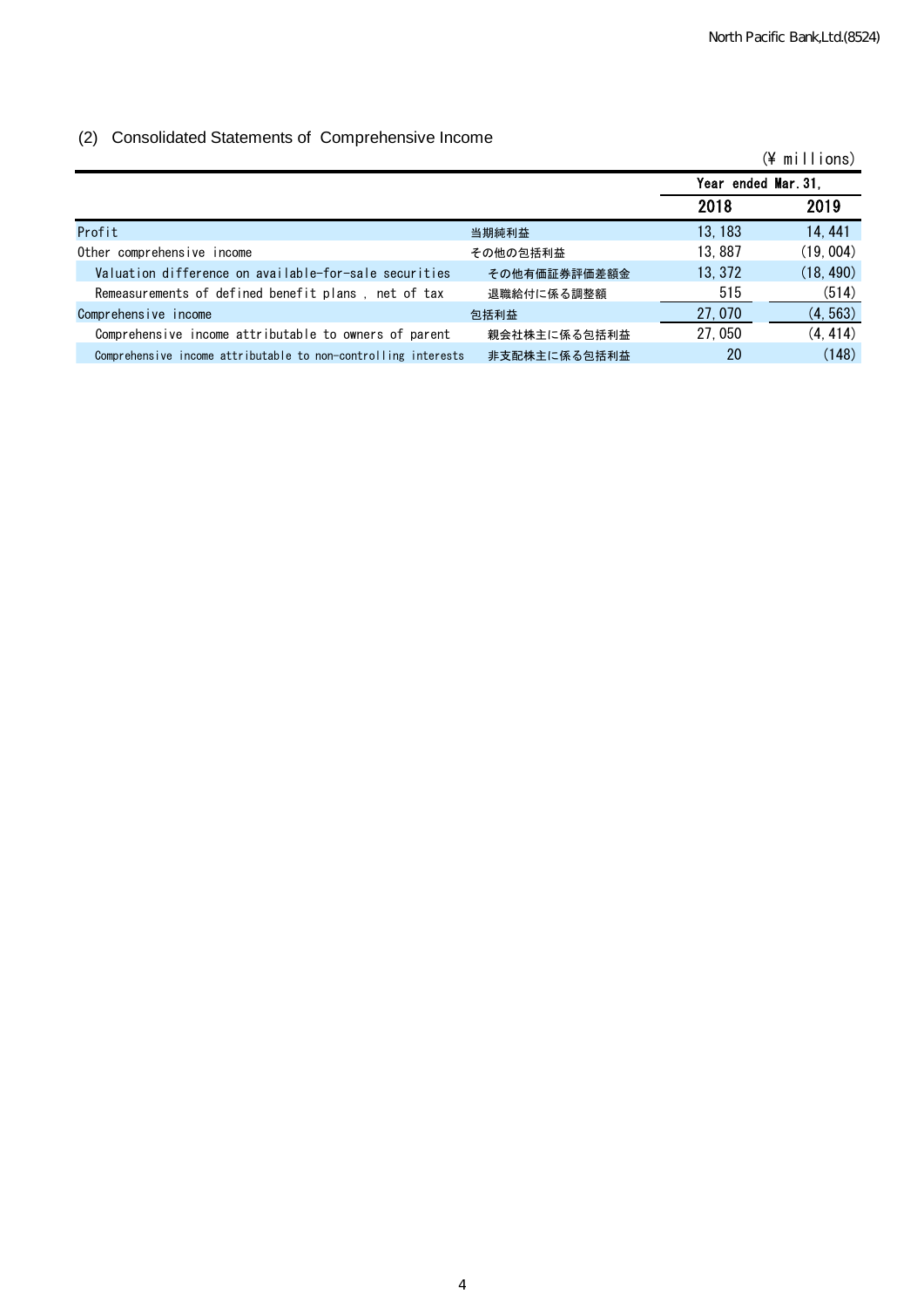# **3**.**Non-Consolidated Balance Sheets**

|                                                       |            |                        | $(\frac{4}{3}$ millions) |
|-------------------------------------------------------|------------|------------------------|--------------------------|
|                                                       |            | As of Mar. 31,<br>2018 | As of Mar. 31,<br>2019   |
| Assets                                                | 資産の部       |                        |                          |
| Cash and due from banks                               | 現金預け金      | 1, 408, 901            | 1, 614, 456              |
| Cash                                                  | 現金         | 90, 275                | 92,508                   |
| Due from banks                                        | 預け金        | 1, 318, 626            | 1, 521, 948              |
| Call loans                                            | コールローン     | 2,681                  | 858                      |
| Monetary claims bought                                | 買入金銭債権     | 14, 481                | 13,572                   |
| Trading account securities                            | 商品有価証券     | 4,345                  | 4,321                    |
| Trading government bonds                              | 商品国債       | 1,258                  | 1, 215                   |
| Trading local government bonds                        | 商品地方債      | 3,087                  | 3, 105                   |
| Securities                                            | 有価証券       | 1, 485, 806            | 1, 265, 524              |
| Government bonds                                      | 国債         | 506, 679               | 360,000                  |
| Local government bonds                                | 地方債        | 294, 877               | 323, 649                 |
| Short-term corporate bonds                            | 短期社債       | 1,999                  | 1,999                    |
| Corporate bonds                                       | 社債         | 335, 370               | 331, 152                 |
| <b>Stocks</b>                                         | 株式         | 164, 120               | 141, 419                 |
| Other securities                                      | その他の証券     | 182, 758               | 107, 302                 |
| Loans and bills discounted                            | 貸出金        | 6, 309, 356            | 6, 577, 293              |
| Bills discounted                                      | 割引手形       | 25, 839                | 23, 284                  |
| Loans on bills                                        | 手形貸付       | 226, 658               | 234, 323                 |
| Loans on deeds                                        | 証書貸付       | 5, 365, 904            | 5, 637, 676              |
| Overdrafts                                            | 当座貸越       | 690, 953               | 682,008                  |
| Foreign exchanges                                     | 外国為替       | 7,399                  | 9, 347                   |
| Due from foreign banks (our accounts)                 | 外国他店預け     | 7,168                  | 9, 247                   |
| Foreign bills bought                                  | 買入外国為替     | 212                    | 76                       |
| Foreign bills receivable                              | 取立外国為替     | 18                     | 23                       |
| Other assets                                          | その他資産      | 124, 242               | 129, 801                 |
| Domestic exchange settlement account, debit           | 未決済為替貸     |                        | 679                      |
| Prepaid expenses                                      | 前払費用       | 53                     | 147                      |
| Accrued income                                        | 未収収益       | 5,983                  | 5, 245                   |
| Derivatives other than for trading - assets           | 金融派生商品     | 12,582                 | 12, 101                  |
| Cash collateral paid for financial instruments        | 金融商品等差入担保金 | 4, 262                 | 8,369                    |
| Other                                                 | その他の資産     | 101, 360               | 103, 257                 |
| Property, plant and equipment                         | 有形固定資産     | 87, 214                | 85, 947                  |
| Buildings, net                                        | 建物         | 36, 959                | 36,073                   |
| Land                                                  | 土地         | 37, 741                | 37, 309                  |
| Leased assets, net                                    | リース資産      | 4,682                  | 4,750                    |
| Construction in progress                              | 建設仮勘定      | 1,607                  | 1,406                    |
| Other, net                                            | その他の有形固定資産 | 6, 222                 | 6,408                    |
| Intangible assets                                     | 無形固定資産     | 8,559                  | 8,417                    |
| Software                                              | ソフトウエア     | 8, 133                 | 7,994                    |
| 0ther                                                 | その他の無形固定資産 | 426                    | 422                      |
| Prepaid pension cost                                  | 前払年金費用     |                        | 198                      |
| Customers' liabilities for acceptances and guarantees | 支払承諾見返     | 52,801                 | 52, 241                  |
| Allowance for loan losses                             | 貸倒引当金      | (30, 247)              | (26, 088)                |
| Total assets                                          | 資産の部合計     | 9, 475, 544            | 9, 735, 893              |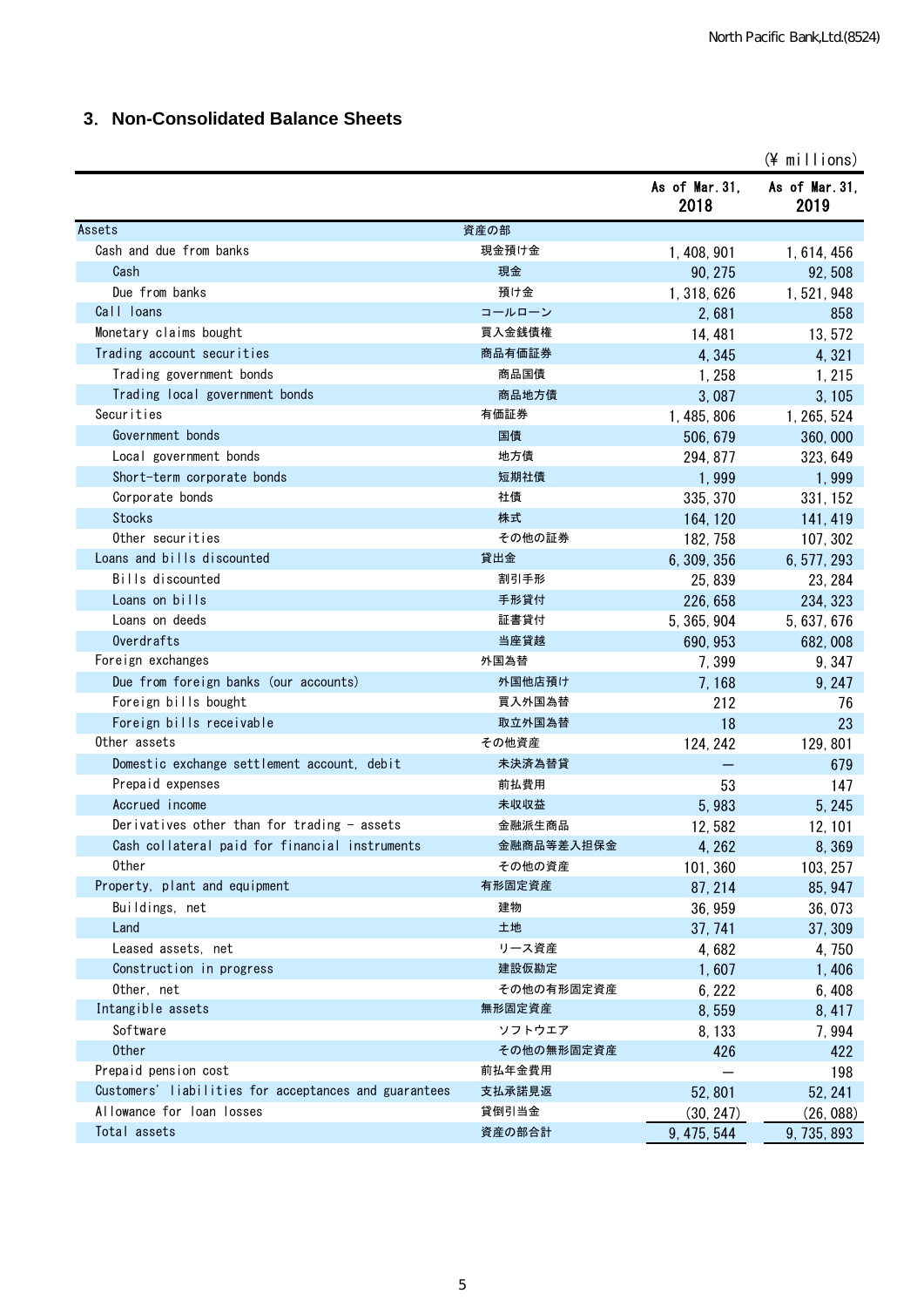(\ millions)

|                                                         |                      | As of Mar. 31,<br>2018 | As of Mar 31,<br>2019 |
|---------------------------------------------------------|----------------------|------------------------|-----------------------|
| Liabilities                                             | 負債の部                 |                        |                       |
| Deposits                                                | 預金                   | 8, 350, 902            | 8, 603, 439           |
| Current deposits                                        | 当座預金                 | 428, 656               | 441, 276              |
| Ordinary deposits                                       | 普通預金                 | 5, 575, 084            | 5, 838, 515           |
| Saving deposits                                         | 貯蓄預金                 | 207, 670               | 207, 691              |
| Deposits at notice                                      | 通知預金                 | 12,300                 | 9,840                 |
| Time deposits                                           | 定期預金                 | 2, 008, 431            | 1, 972, 522           |
| Installment savings                                     | 定期積金                 | 69                     | 18                    |
| Other deposits                                          | その他の預金               | 118,689                | 133, 573              |
| Negotiable certificates of deposit                      | 譲渡性預金                | 88, 967                | 88, 172               |
| Payables under repurchase agreements                    | 売現先勘定                | 31,064                 |                       |
| Payables under securities lending transactions          | 債券貸借取引受入担保金          | 145, 169               | 118, 320              |
| Borrowed money                                          | 借用金                  | 320, 314               | 397, 745              |
| Borrowings from other banks                             | 借入金                  | 320, 314               | 397, 745              |
| Foreign exchanges                                       | 外国為替                 | 125                    | 414                   |
| Foreign bills payable                                   | 未払外国為替               | 125                    | 414                   |
| Other liabilities                                       | その他負債                | 35, 102                | 39,635                |
| Domestic exchange settlement account, credit            | 未決済為替借               |                        | 811                   |
| Income taxes payable                                    | 未払法人税等               | 496                    | 3,405                 |
| Accrued expenses                                        | 未払費用                 | 2, 232                 | 2,079                 |
| Unearned revenue                                        | 前受収益                 | 3, 170                 | 3,018                 |
| Reserve for interest on installment savings             | 給付補填備金               | 0                      | 0                     |
| Derivatives other than for trading - liabilities        | 金融派生商品               | 6,729                  | 7,669                 |
| Cash collateral received for financial instruments      | 金融商品等受入担保金           | 1,413                  | 577                   |
| Lease obligations                                       | リース債務                | 4,682                  | 4,750                 |
| Other                                                   | その他の負債               | 16, 378                | 17, 322               |
| Provision for bonuses                                   | 賞与引当金                | 1,613                  | 1,533                 |
| Provision for share-based remuneration                  | 株式給付引当金              |                        | 71                    |
| Provision for retirement benefits                       | 退職給付引当金              | 479                    | 141                   |
| Provision for reimbursement of deposits                 | 睡眠預金払戻損失引当金          | 1,976                  | 2, 278                |
| Provision for point card certificates                   | ポイント引当金              | 375                    | 422                   |
| Deferred tax liabilities                                |                      | 29, 326                | 23, 421               |
| Deferred tax liabilities for land revaluation           | 繰延税金負債               | 2,643                  | 2,576                 |
|                                                         | 再評価に係る繰延税金負債<br>支払承諾 | 52,801                 | 52, 241               |
| Acceptances and guarantees<br>Total liabilities         |                      | 9, 060, 863            | 9, 330, 414           |
| Net assets                                              | 負債の部合計               |                        |                       |
| Capital stock                                           | 純資産の部<br>資本金         | 121, 101               | 121, 101              |
| Capital surplus                                         |                      | 50,001                 | 50,001                |
|                                                         | 資本剰余金                | 50,001                 | 50,001                |
| Legal capital surplus                                   | 資本準備金                |                        | 157, 453              |
| Retained earnings                                       | 利益剰余金                | 147, 731               |                       |
| Legal retained earnings                                 | 利益準備金                | 4,861                  | 5,654                 |
| Other retained earnings                                 | その他利益剰余金             | 142, 869               | 151, 799              |
| Reserve for advanced depreciation of non-current assets | 固定資産圧縮積立金            | 1,042                  | 1,042                 |
| Retained earnings brought forward                       | 繰越利益剰余金              | 141, 827               | 150, 757              |
| Treasury shares                                         | 自己株式                 | (60)                   | (1, 265)              |
| Total shareholders' equity                              | 株主資本合計               | 318, 773               | 327, 290              |
| Valuation difference on available-for-sale securities   | その他有価証券評価差額金         | 90, 397                | 72, 853               |
| Revaluation reserve for land                            | 土地再評価差額金             | 5,380                  | 5, 229                |
| Total valuation and translation adjustments             | 評価・換算差額等合計           | 95, 778                | 78,082                |
| Share acquisition rights                                | 新株予約権                | 128                    | 106                   |
| Total net assets                                        | 純資産の部合計              | 414,680                | 405, 478              |
| Total liabilities and net assets                        | 負債及び純資産の部合計          | 9, 475, 544            | 9, 735, 893           |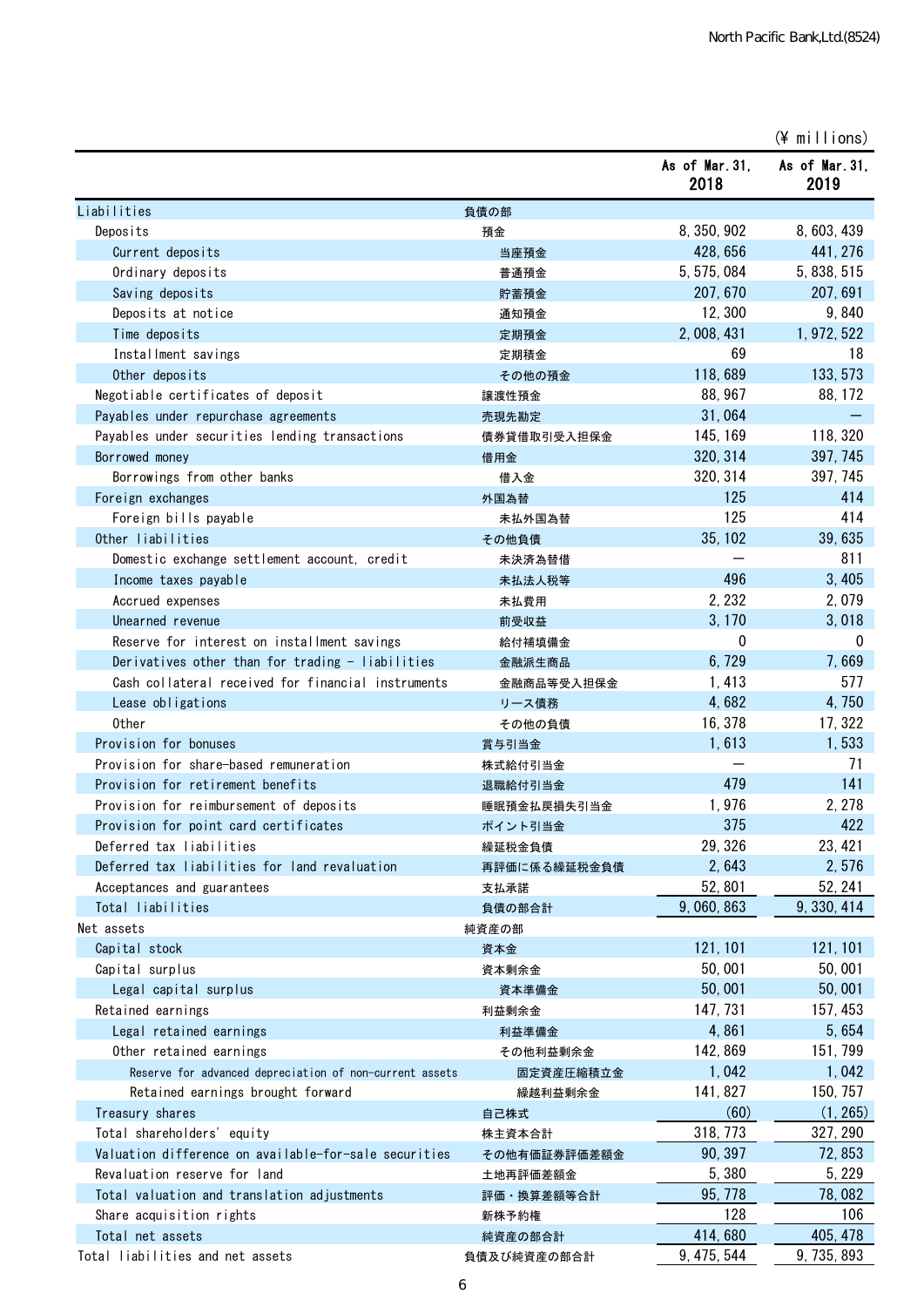# **4**.**Non-Consolidated Statements of Income**

| Year ended Mar. 31,<br>2018<br>2019<br>114, 906<br>108, 975<br>Ordinary income<br>経常収益<br>76,807<br>70, 910<br>Interest income<br>資金運用収益<br>62, 226<br>59,956<br>Interest on loans and discounts<br>貸出金利息<br>13, 904<br>10, 317<br>Interest and dividends on securities<br>有価証券利息配当金<br>17<br>(13)<br>Interest on call loans<br>コールローン利息<br>429<br>427<br>Interest on deposits with banks<br>預け金利息<br>221<br>229<br>Other interest income<br>その他の受入利息<br>27, 307<br>27,532<br>Fees and commissions<br>役務取引等収益<br>7,997<br>8, 149<br>Fees and commissions on domestic and foreign exchanges<br>受入為替手数料<br>19,535<br>19, 157<br>Other fees and commissions<br>その他の役務収益<br>2, 123<br>3,649<br>Other ordinary income<br>その他業務収益<br>433<br>Gains on foreign exchange transactions<br>外国為替売買益<br>986<br>1,651<br>Gains on sales of bonds<br>国債等債券売却益<br>62<br>Gains on redemption of bonds<br>国債等債券償還益<br>1, 137<br>1,502<br>Income from derivatives other than for trading or hedging<br>金融派生商品収益<br>0<br>0<br>0ther<br>その他の業務収益<br>8,667<br>6,882<br>Other income<br>その他経常収益<br>195<br>Reversal of allowance for loan losses<br>貸倒引当金戻入益<br>$\mathbf{0}$<br>1<br>Recoveries of written off claims<br>償却債権取立益<br>4,501<br>3,088<br>Gain on sales of stocks and other securities<br>株式等売却益<br>4, 165<br>3,597<br><b>Other</b><br>その他の経常収益<br>98, 824<br>89, 675<br>Ordinary expenses<br>経常費用<br>4,047<br>2, 797<br>資金調達費用<br>Interest expenses<br>471<br>410<br>Interest on deposits<br>預金利息<br>67<br>41<br>Interest on negotiable certificates of deposit<br>讓渡性預金利息<br>6<br>(2)<br>Interest on call money<br>コールマネー利息<br>346<br>301<br>Interest on payables under repurchase agreements<br>売現先利息<br>1,380<br>302<br>Interest on payables under securities lending transactions<br>債券貸借取引支払利息<br>1,769<br>1,740<br>Interest on borrowings and rediscounts<br>借用金利息<br>3<br>4<br>Other interest expenses<br>その他の支払利息<br>12,526<br>12,908<br>Fees and commissions payments<br>役務取引等費用<br>1, 277<br>1, 273<br>Fees and commissions on domestic and foreign exchanges<br>支払為替手数料<br>11,634<br>11, 249<br>Other fees and commissions<br>その他の役務費用<br>5,685<br>2, 404<br>Other ordinary expenses<br>その他業務費用<br>666<br>Loss on foreign exchange transactions<br>外国為替売買損<br>22<br>12<br>Loss on trading account securities transactions<br>商品有価証券売買損<br>4,997<br>2,319<br>Loss on sales of bonds<br>国債等債券売却損<br>72<br>Loss on devaluation of bonds<br>国債等債券償却<br>72,559<br>68, 904<br>General and administrative expenses<br>営業経費<br>4,004<br>2,660<br>Other expenses<br>その他経常費用<br>2.218<br>Provision of allowance for loan losses<br>貸倒引当金繰入額<br>Written-off of loans<br>0<br>貸出金償却<br>355<br>Losses on sales of stocks and other securities<br>株式等売却損<br>6<br>23<br>Losses on devaluation of stocks and other securities<br>株式等償却<br>1,778<br>2, 281<br><b>Other</b><br>その他の経常費用<br>16,082<br>19, 299<br>Ordinary profit<br>経常利益<br>398<br>Extraordinary income<br>7<br>特別利益<br>398<br>Gain on disposal of non-current assets<br>固定資産処分益<br>453<br>476<br>Extraordinary losses<br>特別損失<br>195<br>224<br>Loss on disposal of non-current assets<br>固定資産処分損<br>258<br>252<br>Impairment loss<br>減損損失<br>16,026<br>18,830<br>Income before income taxes<br>税引前当期純利益<br>662<br>3,540<br>Income taxes $-$ current<br>法人税、住民税及び事業税<br>989<br>Income taxes - deferred<br>1,663<br>法人税等調整額<br>1,652<br>5, 203<br>Total income taxes<br>法人税等合計<br>14, 374<br>13,626<br>Net income<br>当期純利益 |  | $(*)$ millions) |
|------------------------------------------------------------------------------------------------------------------------------------------------------------------------------------------------------------------------------------------------------------------------------------------------------------------------------------------------------------------------------------------------------------------------------------------------------------------------------------------------------------------------------------------------------------------------------------------------------------------------------------------------------------------------------------------------------------------------------------------------------------------------------------------------------------------------------------------------------------------------------------------------------------------------------------------------------------------------------------------------------------------------------------------------------------------------------------------------------------------------------------------------------------------------------------------------------------------------------------------------------------------------------------------------------------------------------------------------------------------------------------------------------------------------------------------------------------------------------------------------------------------------------------------------------------------------------------------------------------------------------------------------------------------------------------------------------------------------------------------------------------------------------------------------------------------------------------------------------------------------------------------------------------------------------------------------------------------------------------------------------------------------------------------------------------------------------------------------------------------------------------------------------------------------------------------------------------------------------------------------------------------------------------------------------------------------------------------------------------------------------------------------------------------------------------------------------------------------------------------------------------------------------------------------------------------------------------------------------------------------------------------------------------------------------------------------------------------------------------------------------------------------------------------------------------------------------------------------------------------------------------------------------------------------------------------------------------------------------------------------------------------------------------------------------------------------------------------------------------------------------------------------------------------------------------------------------------------------------------------------------------------------------------------------------------------------------------------------------------------------------------------------------------------------------------------------------------------------|--|-----------------|
|                                                                                                                                                                                                                                                                                                                                                                                                                                                                                                                                                                                                                                                                                                                                                                                                                                                                                                                                                                                                                                                                                                                                                                                                                                                                                                                                                                                                                                                                                                                                                                                                                                                                                                                                                                                                                                                                                                                                                                                                                                                                                                                                                                                                                                                                                                                                                                                                                                                                                                                                                                                                                                                                                                                                                                                                                                                                                                                                                                                                                                                                                                                                                                                                                                                                                                                                                                                                                                                                        |  |                 |
|                                                                                                                                                                                                                                                                                                                                                                                                                                                                                                                                                                                                                                                                                                                                                                                                                                                                                                                                                                                                                                                                                                                                                                                                                                                                                                                                                                                                                                                                                                                                                                                                                                                                                                                                                                                                                                                                                                                                                                                                                                                                                                                                                                                                                                                                                                                                                                                                                                                                                                                                                                                                                                                                                                                                                                                                                                                                                                                                                                                                                                                                                                                                                                                                                                                                                                                                                                                                                                                                        |  |                 |
|                                                                                                                                                                                                                                                                                                                                                                                                                                                                                                                                                                                                                                                                                                                                                                                                                                                                                                                                                                                                                                                                                                                                                                                                                                                                                                                                                                                                                                                                                                                                                                                                                                                                                                                                                                                                                                                                                                                                                                                                                                                                                                                                                                                                                                                                                                                                                                                                                                                                                                                                                                                                                                                                                                                                                                                                                                                                                                                                                                                                                                                                                                                                                                                                                                                                                                                                                                                                                                                                        |  |                 |
|                                                                                                                                                                                                                                                                                                                                                                                                                                                                                                                                                                                                                                                                                                                                                                                                                                                                                                                                                                                                                                                                                                                                                                                                                                                                                                                                                                                                                                                                                                                                                                                                                                                                                                                                                                                                                                                                                                                                                                                                                                                                                                                                                                                                                                                                                                                                                                                                                                                                                                                                                                                                                                                                                                                                                                                                                                                                                                                                                                                                                                                                                                                                                                                                                                                                                                                                                                                                                                                                        |  |                 |
|                                                                                                                                                                                                                                                                                                                                                                                                                                                                                                                                                                                                                                                                                                                                                                                                                                                                                                                                                                                                                                                                                                                                                                                                                                                                                                                                                                                                                                                                                                                                                                                                                                                                                                                                                                                                                                                                                                                                                                                                                                                                                                                                                                                                                                                                                                                                                                                                                                                                                                                                                                                                                                                                                                                                                                                                                                                                                                                                                                                                                                                                                                                                                                                                                                                                                                                                                                                                                                                                        |  |                 |
|                                                                                                                                                                                                                                                                                                                                                                                                                                                                                                                                                                                                                                                                                                                                                                                                                                                                                                                                                                                                                                                                                                                                                                                                                                                                                                                                                                                                                                                                                                                                                                                                                                                                                                                                                                                                                                                                                                                                                                                                                                                                                                                                                                                                                                                                                                                                                                                                                                                                                                                                                                                                                                                                                                                                                                                                                                                                                                                                                                                                                                                                                                                                                                                                                                                                                                                                                                                                                                                                        |  |                 |
|                                                                                                                                                                                                                                                                                                                                                                                                                                                                                                                                                                                                                                                                                                                                                                                                                                                                                                                                                                                                                                                                                                                                                                                                                                                                                                                                                                                                                                                                                                                                                                                                                                                                                                                                                                                                                                                                                                                                                                                                                                                                                                                                                                                                                                                                                                                                                                                                                                                                                                                                                                                                                                                                                                                                                                                                                                                                                                                                                                                                                                                                                                                                                                                                                                                                                                                                                                                                                                                                        |  |                 |
|                                                                                                                                                                                                                                                                                                                                                                                                                                                                                                                                                                                                                                                                                                                                                                                                                                                                                                                                                                                                                                                                                                                                                                                                                                                                                                                                                                                                                                                                                                                                                                                                                                                                                                                                                                                                                                                                                                                                                                                                                                                                                                                                                                                                                                                                                                                                                                                                                                                                                                                                                                                                                                                                                                                                                                                                                                                                                                                                                                                                                                                                                                                                                                                                                                                                                                                                                                                                                                                                        |  |                 |
|                                                                                                                                                                                                                                                                                                                                                                                                                                                                                                                                                                                                                                                                                                                                                                                                                                                                                                                                                                                                                                                                                                                                                                                                                                                                                                                                                                                                                                                                                                                                                                                                                                                                                                                                                                                                                                                                                                                                                                                                                                                                                                                                                                                                                                                                                                                                                                                                                                                                                                                                                                                                                                                                                                                                                                                                                                                                                                                                                                                                                                                                                                                                                                                                                                                                                                                                                                                                                                                                        |  |                 |
|                                                                                                                                                                                                                                                                                                                                                                                                                                                                                                                                                                                                                                                                                                                                                                                                                                                                                                                                                                                                                                                                                                                                                                                                                                                                                                                                                                                                                                                                                                                                                                                                                                                                                                                                                                                                                                                                                                                                                                                                                                                                                                                                                                                                                                                                                                                                                                                                                                                                                                                                                                                                                                                                                                                                                                                                                                                                                                                                                                                                                                                                                                                                                                                                                                                                                                                                                                                                                                                                        |  |                 |
|                                                                                                                                                                                                                                                                                                                                                                                                                                                                                                                                                                                                                                                                                                                                                                                                                                                                                                                                                                                                                                                                                                                                                                                                                                                                                                                                                                                                                                                                                                                                                                                                                                                                                                                                                                                                                                                                                                                                                                                                                                                                                                                                                                                                                                                                                                                                                                                                                                                                                                                                                                                                                                                                                                                                                                                                                                                                                                                                                                                                                                                                                                                                                                                                                                                                                                                                                                                                                                                                        |  |                 |
|                                                                                                                                                                                                                                                                                                                                                                                                                                                                                                                                                                                                                                                                                                                                                                                                                                                                                                                                                                                                                                                                                                                                                                                                                                                                                                                                                                                                                                                                                                                                                                                                                                                                                                                                                                                                                                                                                                                                                                                                                                                                                                                                                                                                                                                                                                                                                                                                                                                                                                                                                                                                                                                                                                                                                                                                                                                                                                                                                                                                                                                                                                                                                                                                                                                                                                                                                                                                                                                                        |  |                 |
|                                                                                                                                                                                                                                                                                                                                                                                                                                                                                                                                                                                                                                                                                                                                                                                                                                                                                                                                                                                                                                                                                                                                                                                                                                                                                                                                                                                                                                                                                                                                                                                                                                                                                                                                                                                                                                                                                                                                                                                                                                                                                                                                                                                                                                                                                                                                                                                                                                                                                                                                                                                                                                                                                                                                                                                                                                                                                                                                                                                                                                                                                                                                                                                                                                                                                                                                                                                                                                                                        |  |                 |
|                                                                                                                                                                                                                                                                                                                                                                                                                                                                                                                                                                                                                                                                                                                                                                                                                                                                                                                                                                                                                                                                                                                                                                                                                                                                                                                                                                                                                                                                                                                                                                                                                                                                                                                                                                                                                                                                                                                                                                                                                                                                                                                                                                                                                                                                                                                                                                                                                                                                                                                                                                                                                                                                                                                                                                                                                                                                                                                                                                                                                                                                                                                                                                                                                                                                                                                                                                                                                                                                        |  |                 |
|                                                                                                                                                                                                                                                                                                                                                                                                                                                                                                                                                                                                                                                                                                                                                                                                                                                                                                                                                                                                                                                                                                                                                                                                                                                                                                                                                                                                                                                                                                                                                                                                                                                                                                                                                                                                                                                                                                                                                                                                                                                                                                                                                                                                                                                                                                                                                                                                                                                                                                                                                                                                                                                                                                                                                                                                                                                                                                                                                                                                                                                                                                                                                                                                                                                                                                                                                                                                                                                                        |  |                 |
|                                                                                                                                                                                                                                                                                                                                                                                                                                                                                                                                                                                                                                                                                                                                                                                                                                                                                                                                                                                                                                                                                                                                                                                                                                                                                                                                                                                                                                                                                                                                                                                                                                                                                                                                                                                                                                                                                                                                                                                                                                                                                                                                                                                                                                                                                                                                                                                                                                                                                                                                                                                                                                                                                                                                                                                                                                                                                                                                                                                                                                                                                                                                                                                                                                                                                                                                                                                                                                                                        |  |                 |
|                                                                                                                                                                                                                                                                                                                                                                                                                                                                                                                                                                                                                                                                                                                                                                                                                                                                                                                                                                                                                                                                                                                                                                                                                                                                                                                                                                                                                                                                                                                                                                                                                                                                                                                                                                                                                                                                                                                                                                                                                                                                                                                                                                                                                                                                                                                                                                                                                                                                                                                                                                                                                                                                                                                                                                                                                                                                                                                                                                                                                                                                                                                                                                                                                                                                                                                                                                                                                                                                        |  |                 |
|                                                                                                                                                                                                                                                                                                                                                                                                                                                                                                                                                                                                                                                                                                                                                                                                                                                                                                                                                                                                                                                                                                                                                                                                                                                                                                                                                                                                                                                                                                                                                                                                                                                                                                                                                                                                                                                                                                                                                                                                                                                                                                                                                                                                                                                                                                                                                                                                                                                                                                                                                                                                                                                                                                                                                                                                                                                                                                                                                                                                                                                                                                                                                                                                                                                                                                                                                                                                                                                                        |  |                 |
|                                                                                                                                                                                                                                                                                                                                                                                                                                                                                                                                                                                                                                                                                                                                                                                                                                                                                                                                                                                                                                                                                                                                                                                                                                                                                                                                                                                                                                                                                                                                                                                                                                                                                                                                                                                                                                                                                                                                                                                                                                                                                                                                                                                                                                                                                                                                                                                                                                                                                                                                                                                                                                                                                                                                                                                                                                                                                                                                                                                                                                                                                                                                                                                                                                                                                                                                                                                                                                                                        |  |                 |
|                                                                                                                                                                                                                                                                                                                                                                                                                                                                                                                                                                                                                                                                                                                                                                                                                                                                                                                                                                                                                                                                                                                                                                                                                                                                                                                                                                                                                                                                                                                                                                                                                                                                                                                                                                                                                                                                                                                                                                                                                                                                                                                                                                                                                                                                                                                                                                                                                                                                                                                                                                                                                                                                                                                                                                                                                                                                                                                                                                                                                                                                                                                                                                                                                                                                                                                                                                                                                                                                        |  |                 |
|                                                                                                                                                                                                                                                                                                                                                                                                                                                                                                                                                                                                                                                                                                                                                                                                                                                                                                                                                                                                                                                                                                                                                                                                                                                                                                                                                                                                                                                                                                                                                                                                                                                                                                                                                                                                                                                                                                                                                                                                                                                                                                                                                                                                                                                                                                                                                                                                                                                                                                                                                                                                                                                                                                                                                                                                                                                                                                                                                                                                                                                                                                                                                                                                                                                                                                                                                                                                                                                                        |  |                 |
|                                                                                                                                                                                                                                                                                                                                                                                                                                                                                                                                                                                                                                                                                                                                                                                                                                                                                                                                                                                                                                                                                                                                                                                                                                                                                                                                                                                                                                                                                                                                                                                                                                                                                                                                                                                                                                                                                                                                                                                                                                                                                                                                                                                                                                                                                                                                                                                                                                                                                                                                                                                                                                                                                                                                                                                                                                                                                                                                                                                                                                                                                                                                                                                                                                                                                                                                                                                                                                                                        |  |                 |
|                                                                                                                                                                                                                                                                                                                                                                                                                                                                                                                                                                                                                                                                                                                                                                                                                                                                                                                                                                                                                                                                                                                                                                                                                                                                                                                                                                                                                                                                                                                                                                                                                                                                                                                                                                                                                                                                                                                                                                                                                                                                                                                                                                                                                                                                                                                                                                                                                                                                                                                                                                                                                                                                                                                                                                                                                                                                                                                                                                                                                                                                                                                                                                                                                                                                                                                                                                                                                                                                        |  |                 |
|                                                                                                                                                                                                                                                                                                                                                                                                                                                                                                                                                                                                                                                                                                                                                                                                                                                                                                                                                                                                                                                                                                                                                                                                                                                                                                                                                                                                                                                                                                                                                                                                                                                                                                                                                                                                                                                                                                                                                                                                                                                                                                                                                                                                                                                                                                                                                                                                                                                                                                                                                                                                                                                                                                                                                                                                                                                                                                                                                                                                                                                                                                                                                                                                                                                                                                                                                                                                                                                                        |  |                 |
|                                                                                                                                                                                                                                                                                                                                                                                                                                                                                                                                                                                                                                                                                                                                                                                                                                                                                                                                                                                                                                                                                                                                                                                                                                                                                                                                                                                                                                                                                                                                                                                                                                                                                                                                                                                                                                                                                                                                                                                                                                                                                                                                                                                                                                                                                                                                                                                                                                                                                                                                                                                                                                                                                                                                                                                                                                                                                                                                                                                                                                                                                                                                                                                                                                                                                                                                                                                                                                                                        |  |                 |
|                                                                                                                                                                                                                                                                                                                                                                                                                                                                                                                                                                                                                                                                                                                                                                                                                                                                                                                                                                                                                                                                                                                                                                                                                                                                                                                                                                                                                                                                                                                                                                                                                                                                                                                                                                                                                                                                                                                                                                                                                                                                                                                                                                                                                                                                                                                                                                                                                                                                                                                                                                                                                                                                                                                                                                                                                                                                                                                                                                                                                                                                                                                                                                                                                                                                                                                                                                                                                                                                        |  |                 |
|                                                                                                                                                                                                                                                                                                                                                                                                                                                                                                                                                                                                                                                                                                                                                                                                                                                                                                                                                                                                                                                                                                                                                                                                                                                                                                                                                                                                                                                                                                                                                                                                                                                                                                                                                                                                                                                                                                                                                                                                                                                                                                                                                                                                                                                                                                                                                                                                                                                                                                                                                                                                                                                                                                                                                                                                                                                                                                                                                                                                                                                                                                                                                                                                                                                                                                                                                                                                                                                                        |  |                 |
|                                                                                                                                                                                                                                                                                                                                                                                                                                                                                                                                                                                                                                                                                                                                                                                                                                                                                                                                                                                                                                                                                                                                                                                                                                                                                                                                                                                                                                                                                                                                                                                                                                                                                                                                                                                                                                                                                                                                                                                                                                                                                                                                                                                                                                                                                                                                                                                                                                                                                                                                                                                                                                                                                                                                                                                                                                                                                                                                                                                                                                                                                                                                                                                                                                                                                                                                                                                                                                                                        |  |                 |
|                                                                                                                                                                                                                                                                                                                                                                                                                                                                                                                                                                                                                                                                                                                                                                                                                                                                                                                                                                                                                                                                                                                                                                                                                                                                                                                                                                                                                                                                                                                                                                                                                                                                                                                                                                                                                                                                                                                                                                                                                                                                                                                                                                                                                                                                                                                                                                                                                                                                                                                                                                                                                                                                                                                                                                                                                                                                                                                                                                                                                                                                                                                                                                                                                                                                                                                                                                                                                                                                        |  |                 |
|                                                                                                                                                                                                                                                                                                                                                                                                                                                                                                                                                                                                                                                                                                                                                                                                                                                                                                                                                                                                                                                                                                                                                                                                                                                                                                                                                                                                                                                                                                                                                                                                                                                                                                                                                                                                                                                                                                                                                                                                                                                                                                                                                                                                                                                                                                                                                                                                                                                                                                                                                                                                                                                                                                                                                                                                                                                                                                                                                                                                                                                                                                                                                                                                                                                                                                                                                                                                                                                                        |  |                 |
|                                                                                                                                                                                                                                                                                                                                                                                                                                                                                                                                                                                                                                                                                                                                                                                                                                                                                                                                                                                                                                                                                                                                                                                                                                                                                                                                                                                                                                                                                                                                                                                                                                                                                                                                                                                                                                                                                                                                                                                                                                                                                                                                                                                                                                                                                                                                                                                                                                                                                                                                                                                                                                                                                                                                                                                                                                                                                                                                                                                                                                                                                                                                                                                                                                                                                                                                                                                                                                                                        |  |                 |
|                                                                                                                                                                                                                                                                                                                                                                                                                                                                                                                                                                                                                                                                                                                                                                                                                                                                                                                                                                                                                                                                                                                                                                                                                                                                                                                                                                                                                                                                                                                                                                                                                                                                                                                                                                                                                                                                                                                                                                                                                                                                                                                                                                                                                                                                                                                                                                                                                                                                                                                                                                                                                                                                                                                                                                                                                                                                                                                                                                                                                                                                                                                                                                                                                                                                                                                                                                                                                                                                        |  |                 |
|                                                                                                                                                                                                                                                                                                                                                                                                                                                                                                                                                                                                                                                                                                                                                                                                                                                                                                                                                                                                                                                                                                                                                                                                                                                                                                                                                                                                                                                                                                                                                                                                                                                                                                                                                                                                                                                                                                                                                                                                                                                                                                                                                                                                                                                                                                                                                                                                                                                                                                                                                                                                                                                                                                                                                                                                                                                                                                                                                                                                                                                                                                                                                                                                                                                                                                                                                                                                                                                                        |  |                 |
|                                                                                                                                                                                                                                                                                                                                                                                                                                                                                                                                                                                                                                                                                                                                                                                                                                                                                                                                                                                                                                                                                                                                                                                                                                                                                                                                                                                                                                                                                                                                                                                                                                                                                                                                                                                                                                                                                                                                                                                                                                                                                                                                                                                                                                                                                                                                                                                                                                                                                                                                                                                                                                                                                                                                                                                                                                                                                                                                                                                                                                                                                                                                                                                                                                                                                                                                                                                                                                                                        |  |                 |
|                                                                                                                                                                                                                                                                                                                                                                                                                                                                                                                                                                                                                                                                                                                                                                                                                                                                                                                                                                                                                                                                                                                                                                                                                                                                                                                                                                                                                                                                                                                                                                                                                                                                                                                                                                                                                                                                                                                                                                                                                                                                                                                                                                                                                                                                                                                                                                                                                                                                                                                                                                                                                                                                                                                                                                                                                                                                                                                                                                                                                                                                                                                                                                                                                                                                                                                                                                                                                                                                        |  |                 |
|                                                                                                                                                                                                                                                                                                                                                                                                                                                                                                                                                                                                                                                                                                                                                                                                                                                                                                                                                                                                                                                                                                                                                                                                                                                                                                                                                                                                                                                                                                                                                                                                                                                                                                                                                                                                                                                                                                                                                                                                                                                                                                                                                                                                                                                                                                                                                                                                                                                                                                                                                                                                                                                                                                                                                                                                                                                                                                                                                                                                                                                                                                                                                                                                                                                                                                                                                                                                                                                                        |  |                 |
|                                                                                                                                                                                                                                                                                                                                                                                                                                                                                                                                                                                                                                                                                                                                                                                                                                                                                                                                                                                                                                                                                                                                                                                                                                                                                                                                                                                                                                                                                                                                                                                                                                                                                                                                                                                                                                                                                                                                                                                                                                                                                                                                                                                                                                                                                                                                                                                                                                                                                                                                                                                                                                                                                                                                                                                                                                                                                                                                                                                                                                                                                                                                                                                                                                                                                                                                                                                                                                                                        |  |                 |
|                                                                                                                                                                                                                                                                                                                                                                                                                                                                                                                                                                                                                                                                                                                                                                                                                                                                                                                                                                                                                                                                                                                                                                                                                                                                                                                                                                                                                                                                                                                                                                                                                                                                                                                                                                                                                                                                                                                                                                                                                                                                                                                                                                                                                                                                                                                                                                                                                                                                                                                                                                                                                                                                                                                                                                                                                                                                                                                                                                                                                                                                                                                                                                                                                                                                                                                                                                                                                                                                        |  |                 |
|                                                                                                                                                                                                                                                                                                                                                                                                                                                                                                                                                                                                                                                                                                                                                                                                                                                                                                                                                                                                                                                                                                                                                                                                                                                                                                                                                                                                                                                                                                                                                                                                                                                                                                                                                                                                                                                                                                                                                                                                                                                                                                                                                                                                                                                                                                                                                                                                                                                                                                                                                                                                                                                                                                                                                                                                                                                                                                                                                                                                                                                                                                                                                                                                                                                                                                                                                                                                                                                                        |  |                 |
|                                                                                                                                                                                                                                                                                                                                                                                                                                                                                                                                                                                                                                                                                                                                                                                                                                                                                                                                                                                                                                                                                                                                                                                                                                                                                                                                                                                                                                                                                                                                                                                                                                                                                                                                                                                                                                                                                                                                                                                                                                                                                                                                                                                                                                                                                                                                                                                                                                                                                                                                                                                                                                                                                                                                                                                                                                                                                                                                                                                                                                                                                                                                                                                                                                                                                                                                                                                                                                                                        |  |                 |
|                                                                                                                                                                                                                                                                                                                                                                                                                                                                                                                                                                                                                                                                                                                                                                                                                                                                                                                                                                                                                                                                                                                                                                                                                                                                                                                                                                                                                                                                                                                                                                                                                                                                                                                                                                                                                                                                                                                                                                                                                                                                                                                                                                                                                                                                                                                                                                                                                                                                                                                                                                                                                                                                                                                                                                                                                                                                                                                                                                                                                                                                                                                                                                                                                                                                                                                                                                                                                                                                        |  |                 |
|                                                                                                                                                                                                                                                                                                                                                                                                                                                                                                                                                                                                                                                                                                                                                                                                                                                                                                                                                                                                                                                                                                                                                                                                                                                                                                                                                                                                                                                                                                                                                                                                                                                                                                                                                                                                                                                                                                                                                                                                                                                                                                                                                                                                                                                                                                                                                                                                                                                                                                                                                                                                                                                                                                                                                                                                                                                                                                                                                                                                                                                                                                                                                                                                                                                                                                                                                                                                                                                                        |  |                 |
|                                                                                                                                                                                                                                                                                                                                                                                                                                                                                                                                                                                                                                                                                                                                                                                                                                                                                                                                                                                                                                                                                                                                                                                                                                                                                                                                                                                                                                                                                                                                                                                                                                                                                                                                                                                                                                                                                                                                                                                                                                                                                                                                                                                                                                                                                                                                                                                                                                                                                                                                                                                                                                                                                                                                                                                                                                                                                                                                                                                                                                                                                                                                                                                                                                                                                                                                                                                                                                                                        |  |                 |
|                                                                                                                                                                                                                                                                                                                                                                                                                                                                                                                                                                                                                                                                                                                                                                                                                                                                                                                                                                                                                                                                                                                                                                                                                                                                                                                                                                                                                                                                                                                                                                                                                                                                                                                                                                                                                                                                                                                                                                                                                                                                                                                                                                                                                                                                                                                                                                                                                                                                                                                                                                                                                                                                                                                                                                                                                                                                                                                                                                                                                                                                                                                                                                                                                                                                                                                                                                                                                                                                        |  |                 |
|                                                                                                                                                                                                                                                                                                                                                                                                                                                                                                                                                                                                                                                                                                                                                                                                                                                                                                                                                                                                                                                                                                                                                                                                                                                                                                                                                                                                                                                                                                                                                                                                                                                                                                                                                                                                                                                                                                                                                                                                                                                                                                                                                                                                                                                                                                                                                                                                                                                                                                                                                                                                                                                                                                                                                                                                                                                                                                                                                                                                                                                                                                                                                                                                                                                                                                                                                                                                                                                                        |  |                 |
|                                                                                                                                                                                                                                                                                                                                                                                                                                                                                                                                                                                                                                                                                                                                                                                                                                                                                                                                                                                                                                                                                                                                                                                                                                                                                                                                                                                                                                                                                                                                                                                                                                                                                                                                                                                                                                                                                                                                                                                                                                                                                                                                                                                                                                                                                                                                                                                                                                                                                                                                                                                                                                                                                                                                                                                                                                                                                                                                                                                                                                                                                                                                                                                                                                                                                                                                                                                                                                                                        |  |                 |
|                                                                                                                                                                                                                                                                                                                                                                                                                                                                                                                                                                                                                                                                                                                                                                                                                                                                                                                                                                                                                                                                                                                                                                                                                                                                                                                                                                                                                                                                                                                                                                                                                                                                                                                                                                                                                                                                                                                                                                                                                                                                                                                                                                                                                                                                                                                                                                                                                                                                                                                                                                                                                                                                                                                                                                                                                                                                                                                                                                                                                                                                                                                                                                                                                                                                                                                                                                                                                                                                        |  |                 |
|                                                                                                                                                                                                                                                                                                                                                                                                                                                                                                                                                                                                                                                                                                                                                                                                                                                                                                                                                                                                                                                                                                                                                                                                                                                                                                                                                                                                                                                                                                                                                                                                                                                                                                                                                                                                                                                                                                                                                                                                                                                                                                                                                                                                                                                                                                                                                                                                                                                                                                                                                                                                                                                                                                                                                                                                                                                                                                                                                                                                                                                                                                                                                                                                                                                                                                                                                                                                                                                                        |  |                 |
|                                                                                                                                                                                                                                                                                                                                                                                                                                                                                                                                                                                                                                                                                                                                                                                                                                                                                                                                                                                                                                                                                                                                                                                                                                                                                                                                                                                                                                                                                                                                                                                                                                                                                                                                                                                                                                                                                                                                                                                                                                                                                                                                                                                                                                                                                                                                                                                                                                                                                                                                                                                                                                                                                                                                                                                                                                                                                                                                                                                                                                                                                                                                                                                                                                                                                                                                                                                                                                                                        |  |                 |
|                                                                                                                                                                                                                                                                                                                                                                                                                                                                                                                                                                                                                                                                                                                                                                                                                                                                                                                                                                                                                                                                                                                                                                                                                                                                                                                                                                                                                                                                                                                                                                                                                                                                                                                                                                                                                                                                                                                                                                                                                                                                                                                                                                                                                                                                                                                                                                                                                                                                                                                                                                                                                                                                                                                                                                                                                                                                                                                                                                                                                                                                                                                                                                                                                                                                                                                                                                                                                                                                        |  |                 |
|                                                                                                                                                                                                                                                                                                                                                                                                                                                                                                                                                                                                                                                                                                                                                                                                                                                                                                                                                                                                                                                                                                                                                                                                                                                                                                                                                                                                                                                                                                                                                                                                                                                                                                                                                                                                                                                                                                                                                                                                                                                                                                                                                                                                                                                                                                                                                                                                                                                                                                                                                                                                                                                                                                                                                                                                                                                                                                                                                                                                                                                                                                                                                                                                                                                                                                                                                                                                                                                                        |  |                 |
|                                                                                                                                                                                                                                                                                                                                                                                                                                                                                                                                                                                                                                                                                                                                                                                                                                                                                                                                                                                                                                                                                                                                                                                                                                                                                                                                                                                                                                                                                                                                                                                                                                                                                                                                                                                                                                                                                                                                                                                                                                                                                                                                                                                                                                                                                                                                                                                                                                                                                                                                                                                                                                                                                                                                                                                                                                                                                                                                                                                                                                                                                                                                                                                                                                                                                                                                                                                                                                                                        |  |                 |
|                                                                                                                                                                                                                                                                                                                                                                                                                                                                                                                                                                                                                                                                                                                                                                                                                                                                                                                                                                                                                                                                                                                                                                                                                                                                                                                                                                                                                                                                                                                                                                                                                                                                                                                                                                                                                                                                                                                                                                                                                                                                                                                                                                                                                                                                                                                                                                                                                                                                                                                                                                                                                                                                                                                                                                                                                                                                                                                                                                                                                                                                                                                                                                                                                                                                                                                                                                                                                                                                        |  |                 |
|                                                                                                                                                                                                                                                                                                                                                                                                                                                                                                                                                                                                                                                                                                                                                                                                                                                                                                                                                                                                                                                                                                                                                                                                                                                                                                                                                                                                                                                                                                                                                                                                                                                                                                                                                                                                                                                                                                                                                                                                                                                                                                                                                                                                                                                                                                                                                                                                                                                                                                                                                                                                                                                                                                                                                                                                                                                                                                                                                                                                                                                                                                                                                                                                                                                                                                                                                                                                                                                                        |  |                 |
|                                                                                                                                                                                                                                                                                                                                                                                                                                                                                                                                                                                                                                                                                                                                                                                                                                                                                                                                                                                                                                                                                                                                                                                                                                                                                                                                                                                                                                                                                                                                                                                                                                                                                                                                                                                                                                                                                                                                                                                                                                                                                                                                                                                                                                                                                                                                                                                                                                                                                                                                                                                                                                                                                                                                                                                                                                                                                                                                                                                                                                                                                                                                                                                                                                                                                                                                                                                                                                                                        |  |                 |
|                                                                                                                                                                                                                                                                                                                                                                                                                                                                                                                                                                                                                                                                                                                                                                                                                                                                                                                                                                                                                                                                                                                                                                                                                                                                                                                                                                                                                                                                                                                                                                                                                                                                                                                                                                                                                                                                                                                                                                                                                                                                                                                                                                                                                                                                                                                                                                                                                                                                                                                                                                                                                                                                                                                                                                                                                                                                                                                                                                                                                                                                                                                                                                                                                                                                                                                                                                                                                                                                        |  |                 |
|                                                                                                                                                                                                                                                                                                                                                                                                                                                                                                                                                                                                                                                                                                                                                                                                                                                                                                                                                                                                                                                                                                                                                                                                                                                                                                                                                                                                                                                                                                                                                                                                                                                                                                                                                                                                                                                                                                                                                                                                                                                                                                                                                                                                                                                                                                                                                                                                                                                                                                                                                                                                                                                                                                                                                                                                                                                                                                                                                                                                                                                                                                                                                                                                                                                                                                                                                                                                                                                                        |  |                 |
|                                                                                                                                                                                                                                                                                                                                                                                                                                                                                                                                                                                                                                                                                                                                                                                                                                                                                                                                                                                                                                                                                                                                                                                                                                                                                                                                                                                                                                                                                                                                                                                                                                                                                                                                                                                                                                                                                                                                                                                                                                                                                                                                                                                                                                                                                                                                                                                                                                                                                                                                                                                                                                                                                                                                                                                                                                                                                                                                                                                                                                                                                                                                                                                                                                                                                                                                                                                                                                                                        |  |                 |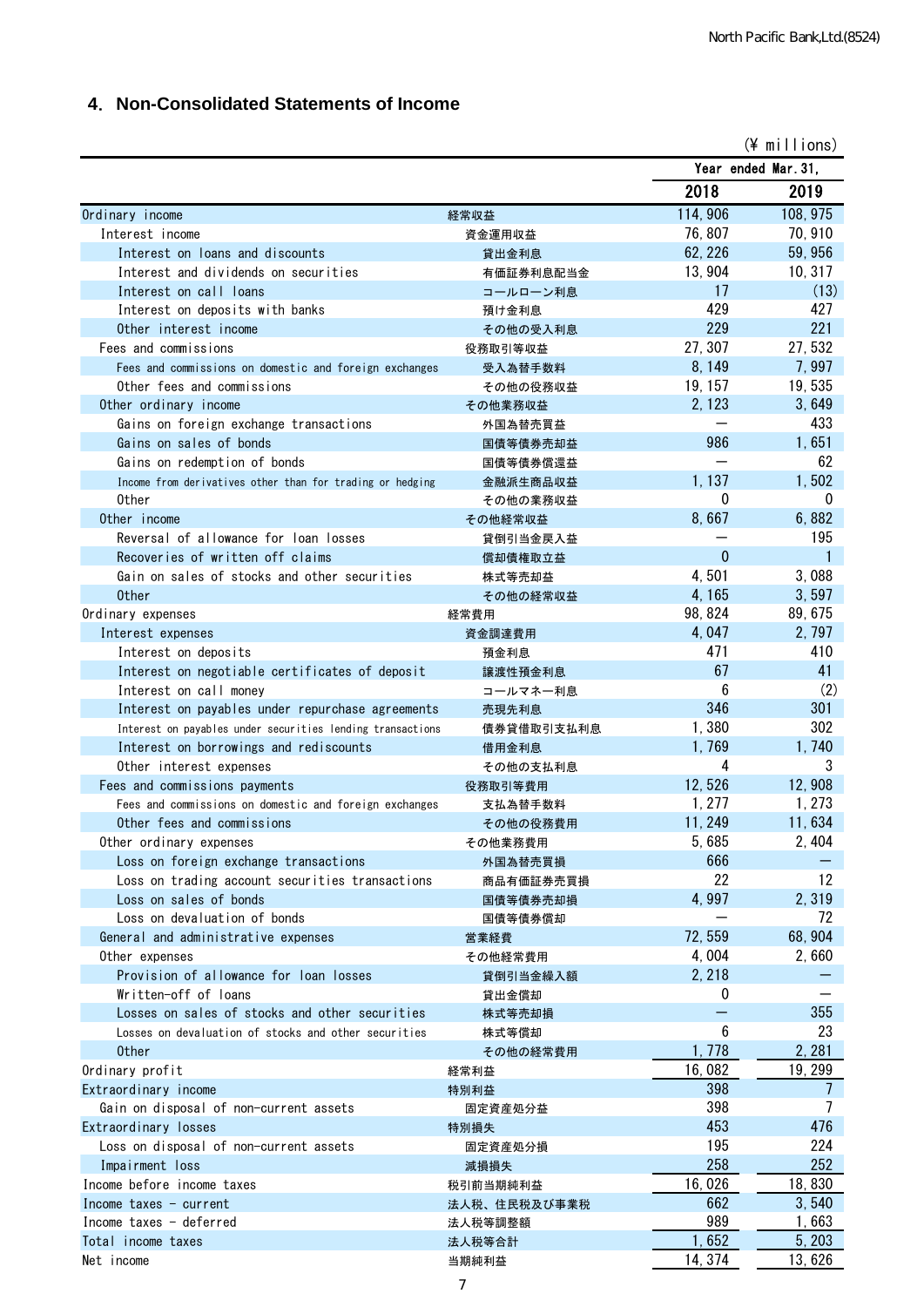# Ⅱ.**Digest of financial results for the year ended March 31, 2019**

#### (¥ billions) Year ended Mar.31, | Increase/ (Decrease) Performance 2018 **2019** (Decrease) Forecast from<br>  $\begin{array}{|c|c|c|c|c|}\n\hline\n\text{Aay 10,2018} & \text{forecast} & \text{forecast} \\
\hline\n\end{array}$ **Change** from<br>forecast Core gross profit 87.9 **84.6** (3.3) 89.3 (4.6) Core operating profit 15.6 **15.2** (0.4) 18.0 (2.7) Ordinary profit 16.0 **19.2** 3.2 20.5 (1.2) Net income 14.3 **13.6** (0.7) 13.5 0.1 Deposits and NCDs (Average balance) 8,259.8 **8,500.5** 240.6 Loans and bills discounted (Average balance) 6,210.5 **6,311.9** 101.3 Capital Adequacy Ratio (Domestic) (%) 12.97% **12.57%** (0.40%) ROE (%) 3.56% **3.32%** (0.24%)

#### **1**.**Summary (Non-Consolidated)**

\* NCDs = Negotiable certificates of deposit

 $ROE =$ Net income for the current fiscal year (Total net assets at beginning of fiscal year\* + Total net assets at end of fiscal year\*) / 2 \*Excluding share acquisition rights

Core gross profit = Net interest income + Net fees and commissions + Net other operating income(excluding gains (losses) on bonds) Core operating profit  $=$  Core gross profit - Expenses(excluding non-recurring losses)



#### ○ **Core operating profit and Net income**

8

(¥ billions)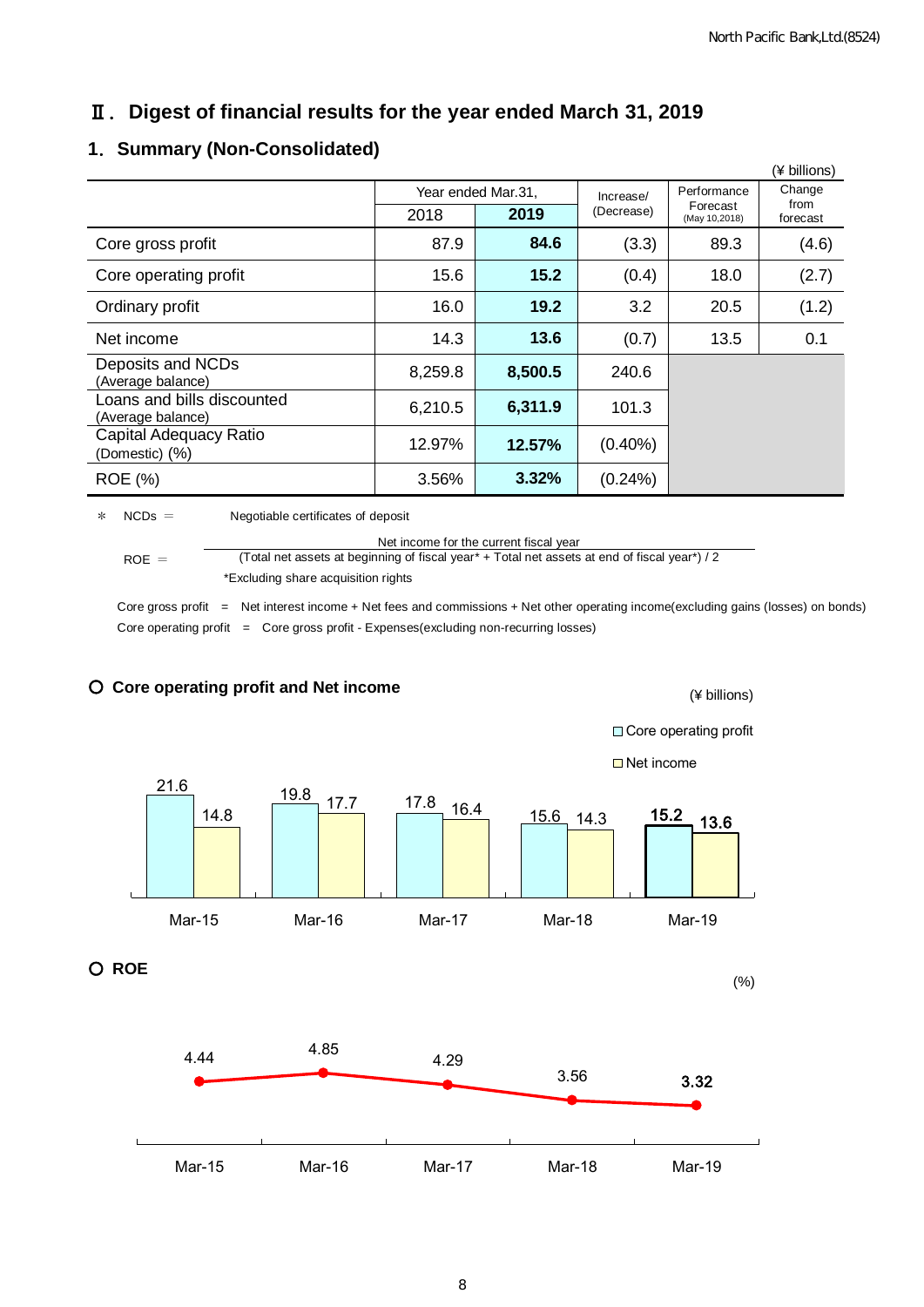# **2**.**Income Summary**

#### 【**Non-Consolidated**】

|                                                                                            |        |                    | (¥ billions) |  |
|--------------------------------------------------------------------------------------------|--------|--------------------|--------------|--|
|                                                                                            |        | Year ended Mar.31, | Increase/    |  |
|                                                                                            | 2018   | 2019               | (Decrease)   |  |
| Core gross profit                                                                          | 87.9   | 84.6               | (3.3)        |  |
| Net interest income                                                                        | 72.7   | 68.1               | (4.6)        |  |
| Net fees and commissions                                                                   | 14.7   | 14.6               | (0.1)        |  |
| Net other operating income<br>(excluding gains (losses) on bonds)                          | 0.4    | 1.9                | 1.4          |  |
| Expenses(excluding non-recurring losses)                                                   | 72.3   | 69.4               | (2.8)        |  |
| Core OHR (%)                                                                               | 82.17% | 81.98%             | (0.19%)      |  |
| Personnel                                                                                  | 30.0   | 29.3               | (0.7)        |  |
| <b>Facilities</b>                                                                          | 37.1   | 35.3               | (1.8)        |  |
| Taxes                                                                                      | 5.0    | 4.7                | (0.2)        |  |
| Core operating profit                                                                      | 15.6   | 15.2               | (0.4)        |  |
| Credit cost                                                                                | 2.5    | 0.3                | (2.2)        |  |
| Gains (losses) on securities                                                               | 0.4    | 2.0                | 1.5          |  |
| Net other non-recurring income (loss)<br>(including gains (losses) on money held in trust) | 2.4    | 2.3                | (0.1)        |  |
| Ordinary profit                                                                            | 16.0   | 19.2               | 3.2          |  |
| Net income                                                                                 | 14.3   | 13.6               | (0.7)        |  |

# 【**Consolidated**】

|                                         |      |                    | (¥ billions) |
|-----------------------------------------|------|--------------------|--------------|
|                                         |      | Year ended Mar.31, | Increase/    |
|                                         | 2018 | 2019               | (Decrease)   |
| Core gross profit                       | 92.2 | 89.7               | (2.4)        |
| Ordinary profit                         | 15.1 | 19.8               | 4.6          |
| Profit attributable to owners of parent | 13.6 | 14.1               | 0.4          |
| Core operating profit                   | 18.0 | 17.8               | (0.1)        |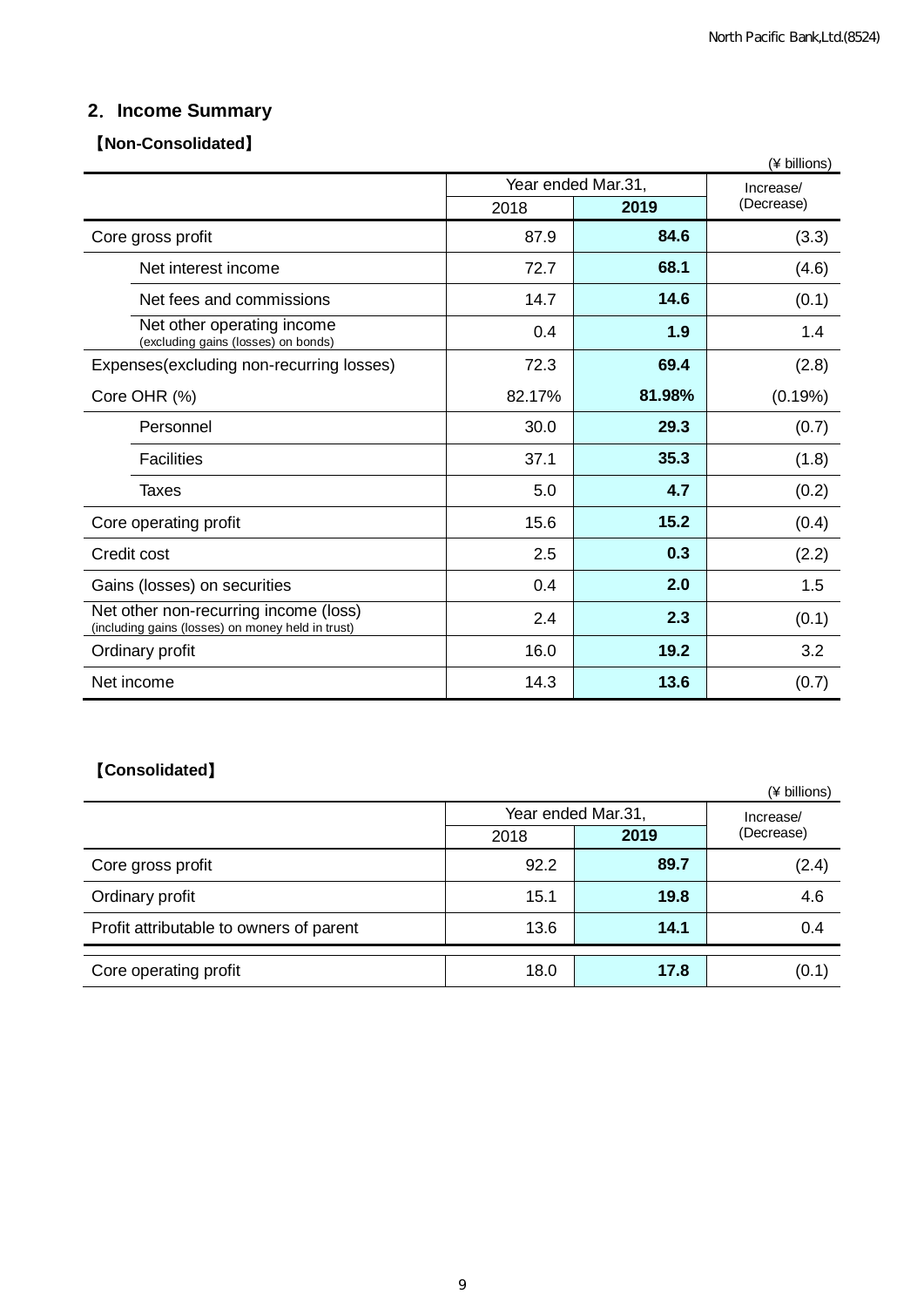#### **3**.**Deposits and NCDs(Non-Consolidated)**

#### 【**Average Balance**】

|                                           |          |                    | (¥ billions) |
|-------------------------------------------|----------|--------------------|--------------|
|                                           |          | Year ended Mar.31, | Increase/    |
|                                           | 2018     | 2019               | (Decrease)   |
| Deposits and NCDs                         | 8,259.8  | 8,500.5            | 240.6        |
| Yield on deposits and NCDs (%)            | $0.00\%$ | $0.00\%$           | $(0.00\%)$   |
| Corporate                                 | 2,245.4  | 2,319.4            | 74.0         |
| Individual                                | 5,399.7  | 5,579.1            | 179.3        |
| Public sectors and financial institutions | 614.7    | 601.9              | (12.7)       |

#### 【**Outstanding Balance**】

|                                                               |               |         | (¥ billions) |
|---------------------------------------------------------------|---------------|---------|--------------|
|                                                               | As of Mar.31, |         | Increase/    |
|                                                               | 2018          | 2019    | (Decrease)   |
| Deposits and NCDs                                             | 8,439.8       | 8,691.6 | 251.7        |
| Deposit assets                                                | 314.3         | 274.1   | (40.1)       |
| Safe custody of public bonds                                  | 141.9         | 118.0   | (23.8)       |
| Investment trusts                                             | 172.3         | 156.0   | (16.3)       |
| <b>Total</b>                                                  | 8,754.2       | 8,965.7 | 211.5        |
| Individual annuity insurance, etc.<br><reference></reference> | 634.8         | 685.8   | 50.9         |

\*Deposit assets = Safe custody of public bonds + Investment trusts

Investment trusts are stated at fair value.

Individual annuity insurance, etc. sales reflect cumulative sales amounts.



○ **Deposits and NCDs** ○ **Deposit assets and Investment trusts**

(Average Balance) (Average Balance) (4 billions) (3 millions)

(¥ billions) (¥ billions)

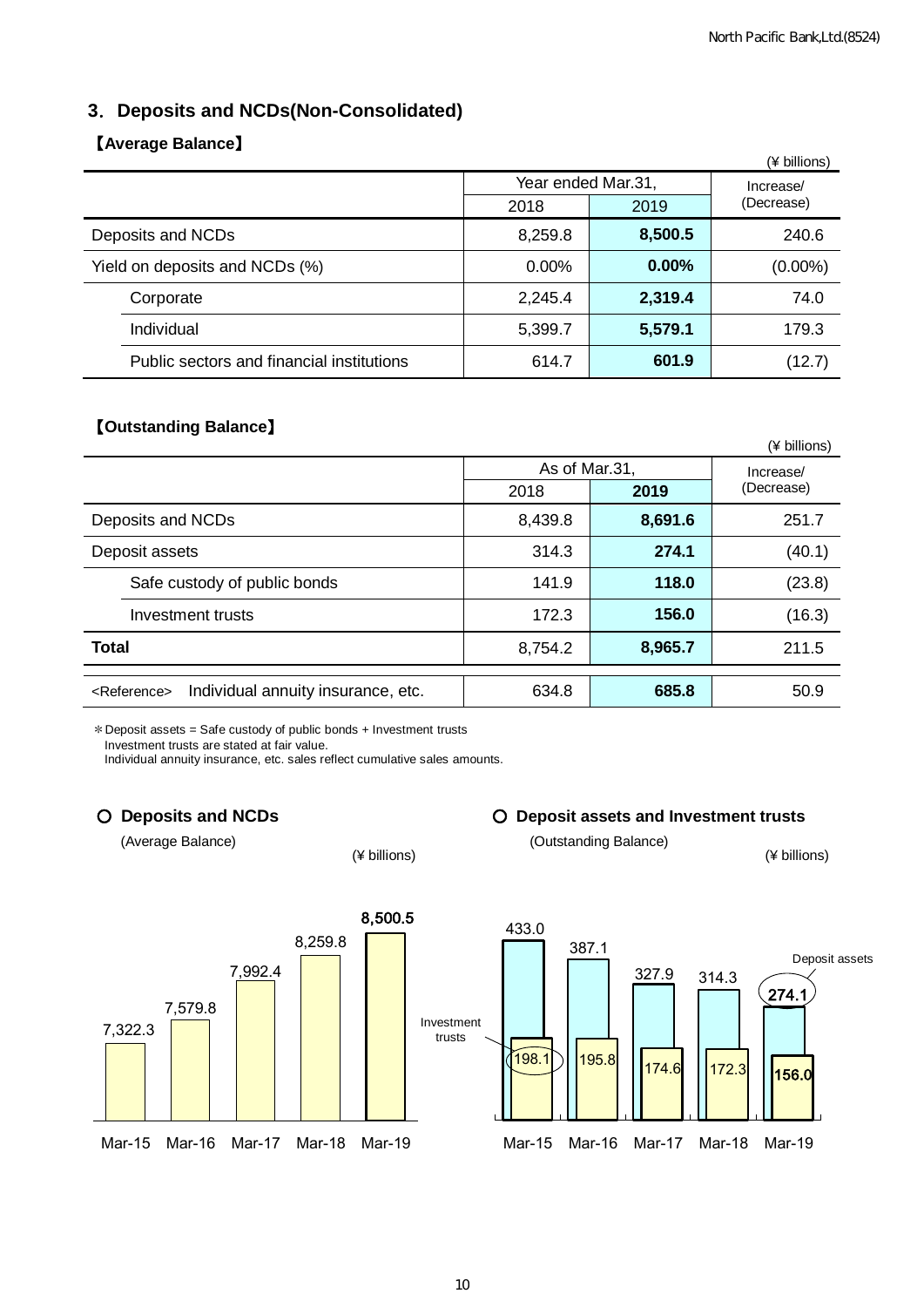# **4. Loans and bills discounted (Non-Consolidated)**

### 【**Average Balance**】

|                                         |         |                    | (¥ billions)            |
|-----------------------------------------|---------|--------------------|-------------------------|
|                                         |         | Year ended Mar.31, | Increase/<br>(Decrease) |
|                                         | 2018    | 2019               |                         |
| Loans and bills discounted              | 6,210.5 | 6,311.9            | 101.3                   |
| Yield on loans and bills discounted (%) | 1.00%   | 0.94%              | (0.06%)                 |
| Enterprises                             | 2,595.4 | 2,630.8            | 35.4                    |
| Individuals                             | 1,738.5 | 1,784.5            | 45.9                    |
| <b>Residential loans</b>                | 1,607.6 | 1,647.2            | 39.6                    |
| Consumer Ioans                          | 130.8   | 137.2              | 6.3                     |
| Public sectors                          | 1,876.6 | 1,896.4            | 19.8                    |

\*Consumer loans = Car loans ,card loans ,etc.

#### 【**Outstanding Balance**】

|             | . - --- <i>----</i> ---- - --- |         |               | (¥ billions) |
|-------------|--------------------------------|---------|---------------|--------------|
|             |                                |         | As of Mar.31, | Increase/    |
|             |                                | 2018    | 2019          | (Decrease)   |
|             | Loans and bills discounted     | 6,309.3 | 6,577.2       | 267.9        |
|             | Enterprises                    | 2,615.8 | 2,692.2       | 76.4         |
|             | Individuals                    | 1,769.5 | 1,822.3       | 52.7         |
|             | Public sectors                 | 1,924.0 | 2,062.7       | 138.7        |
| SMEs, etc   |                                | 3,562.3 | 3,675.6       | 113.2        |
| In Hokkaido |                                | 5,270.9 | 5,347.2       | 76.2         |

\*SMEs, etc = SMEs + Individuals

Public sector loans include loans to government and land development public corporations.

#### ○ **Loans and bills discounted** (Average Balance) ○ **Consumer loans** (Average Balance)

(¥ billions) (¥ billions)





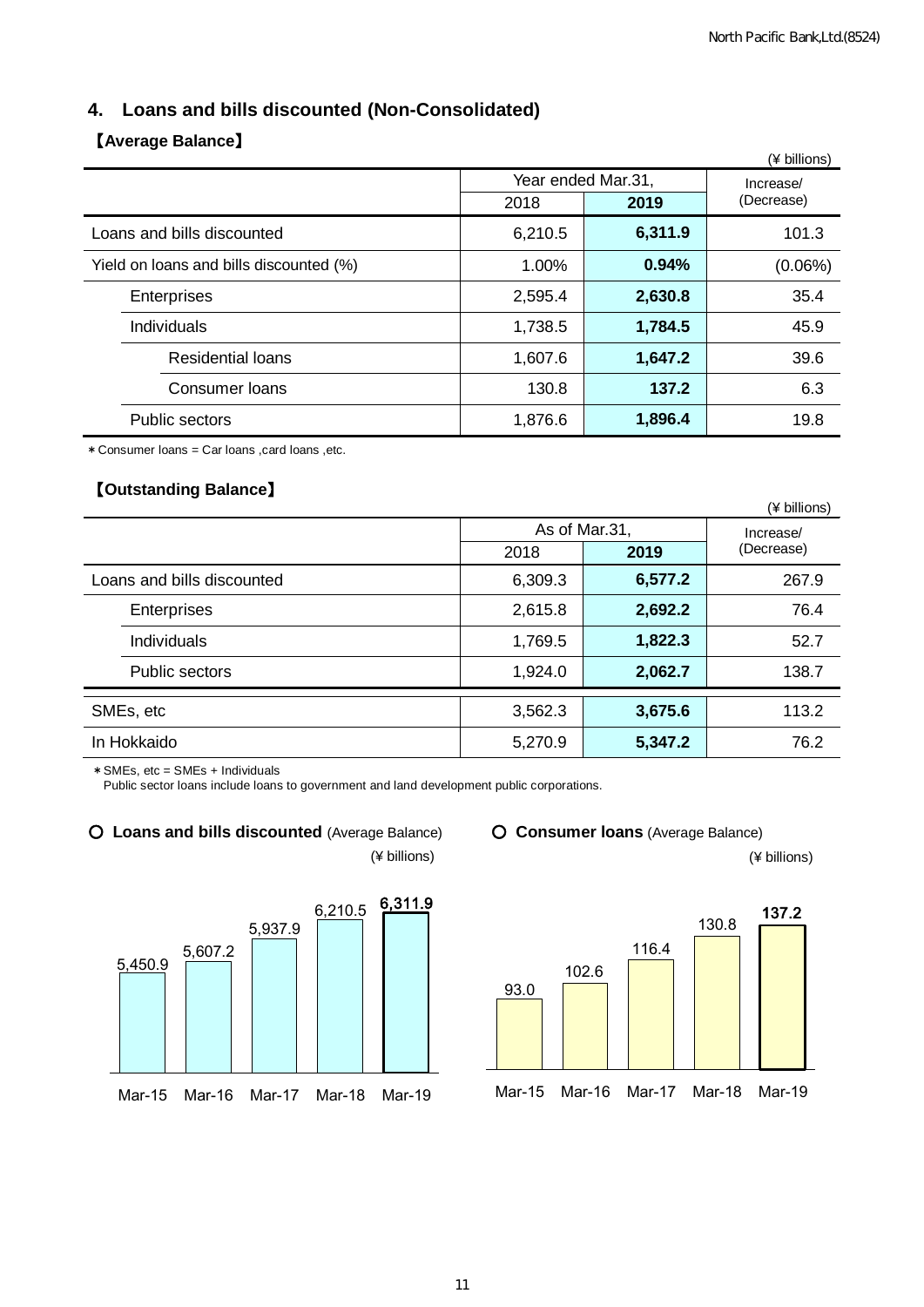#### **5**.**Fees and commissions (Non-Consolidated)**

|                                              |      |                    | (¥ billions) |  |
|----------------------------------------------|------|--------------------|--------------|--|
|                                              |      | Year ended Mar.31, |              |  |
|                                              | 2018 | 2019               | (Decrease)   |  |
| Fees and commissions                         | 27.3 | 27.5               | 0.2          |  |
| Of which, domestic and foreign exchanges     | 8.1  | 7.9                | (0.1)        |  |
| Of which, investment trusts                  | 2.0  | 1.5                | (0.4)        |  |
| Of which, individual annuity insurance, etc. | 2.0  | 2.4                | 0.4          |  |
| Fees and commissions payments                | 12.5 | 12.9               | 0.3          |  |
| Of which, group credit life insurance        | 4.7  | 4.6                | (0.1)        |  |
| Of which, guarantee                          | 4.3  | 4.8                | 0.5          |  |
| <b>Net fees and commissions</b>              | 14.7 | 14.6               | (0.1)        |  |

#### ○ **Net fees and commissions**



#### ○ **Core gross profit and Net fees and commissions**

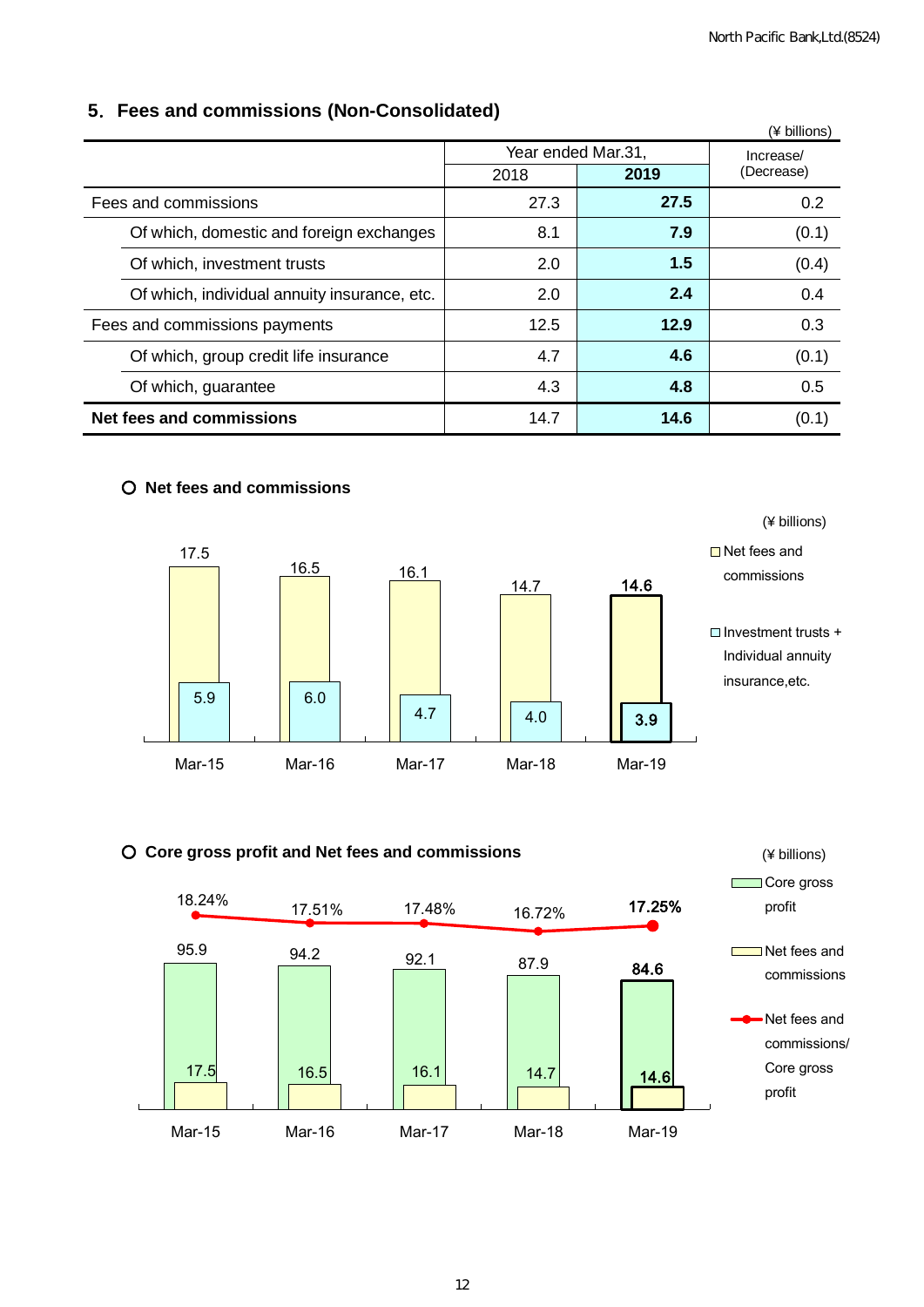| (¥ billions)                                               |                                                        |        |                     |                                 |                     |                                 |  |
|------------------------------------------------------------|--------------------------------------------------------|--------|---------------------|---------------------------------|---------------------|---------------------------------|--|
| As of Mar.31,                                              |                                                        |        |                     |                                 | Increase/           |                                 |  |
|                                                            |                                                        | 2018   | 2019                |                                 | (Decrease)          |                                 |  |
|                                                            | Unrealized<br>Acquisition<br>Gains<br>cost<br>(Losses) |        | Acquisition<br>cost | Unrealized<br>Gains<br>(Losses) | Acquisition<br>cost | Unrealized<br>Gains<br>(Losses) |  |
| <b>Stocks</b>                                              | 46.6                                                   | 112.6  | 45.5                | 87.1                            | (1.0)               | (25.5)                          |  |
| <b>Bonds</b>                                               | 1,121.9                                                | 16.9   | 1,000.1             | 16.6                            | (121.8)             | (0.3)                           |  |
| <b>Others</b>                                              | 188.5                                                  | (1.0)  | 110.0               | (0.3)                           | (78.4)              | 0.6                             |  |
| <b>Total</b>                                               | 1,357.0                                                | 128.5  | 1,155.8             | 103.3                           | (201.2)             | (25.1)                          |  |
| $(\yen)$<br>Nikkei stock average                           |                                                        | 21,454 |                     | 21,205                          |                     | (249)                           |  |
| New 10-year Japanese<br>government bond (JGB)<br>yield (%) |                                                        | 0.045% |                     | (0.095%)                        |                     | $(0.140\%)$                     |  |

#### **6**.**Securities (Non-consolidated)**

\*Excluding trading account securities, capital investment in Investment Partnership











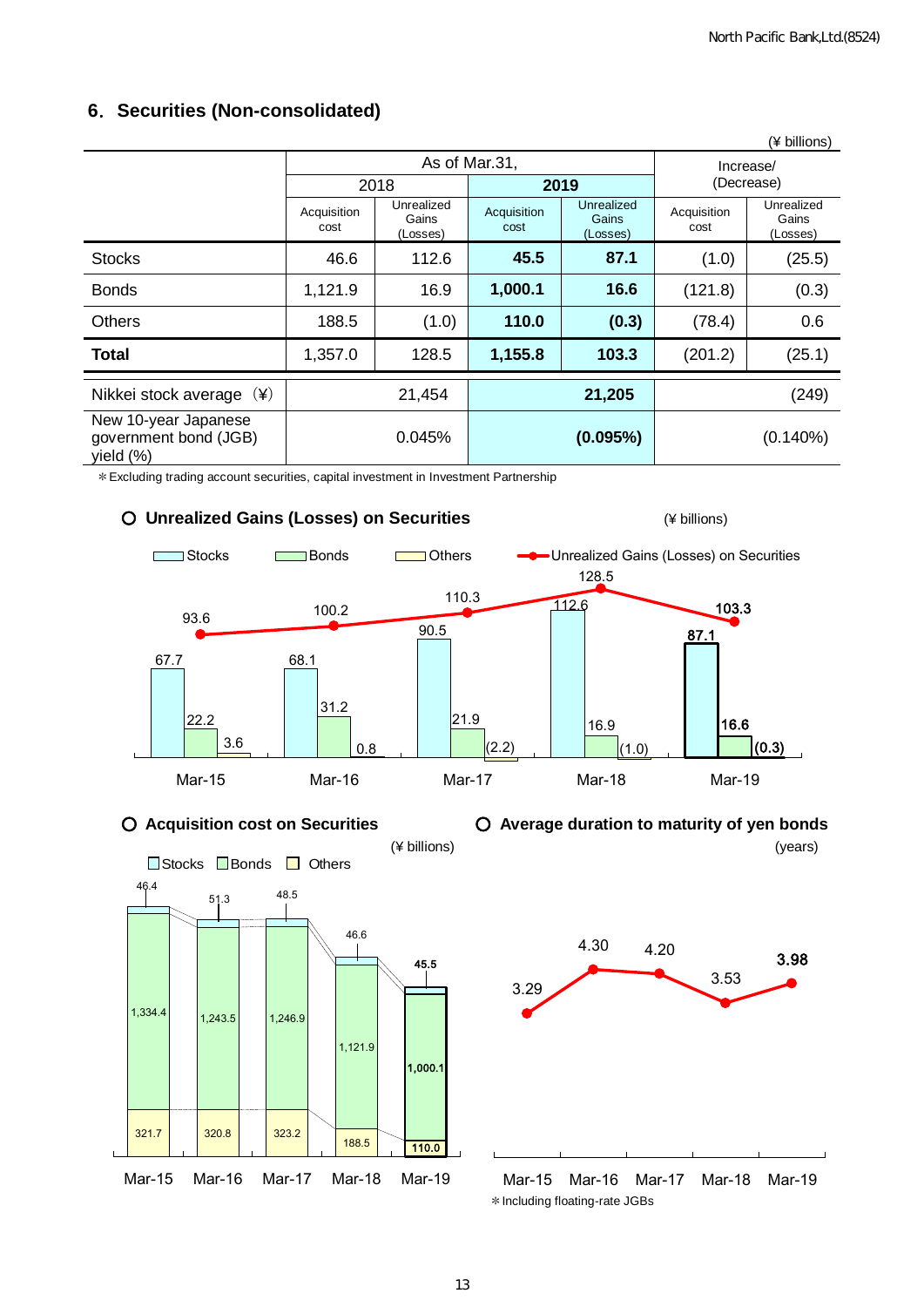# **7. Capital Adequacy Ratio (Domestic)**

|                               |                          |                          |                         |                          |                          | (¥ billions)            |
|-------------------------------|--------------------------|--------------------------|-------------------------|--------------------------|--------------------------|-------------------------|
|                               | Non-Consolidated         |                          |                         | Consolidated             |                          |                         |
|                               | As of<br>Mar.31,<br>2018 | As of<br>Mar.31,<br>2019 | Increase/<br>(Decrease) | As of<br>Mar.31,<br>2018 | As of<br>Mar.31,<br>2019 | Increase/<br>(Decrease) |
| Capital Adequacy<br>Ratio (%) | 12.97%                   | 12.57%                   | $(0.40\%)$              | 13.29%                   | 12.89%                   | $(0.40\%)$              |
| Capital                       | 338.8                    | 339.8                    | 1.0                     | 355.5                    | 356.3                    | 0.7                     |
| Risk-adjusted assets          | 2,610.5                  | 2,702.6                  | 92.1                    | 2,673.5                  | 2,763.7                  | 90.1                    |

#### ○ **Capital Adequacy Ratio(Non-Consolidated)**



#### **8. Disclosed claims under the Financial Reconstruction Law (Non-Consolidated)**

|                                                         |                                          |       |               | (¥ billions) |  |  |
|---------------------------------------------------------|------------------------------------------|-------|---------------|--------------|--|--|
|                                                         |                                          |       | As of Mar.31, |              |  |  |
|                                                         |                                          | 2018  | (Decrease)    |              |  |  |
|                                                         | Bankrupt and quasi-bankrupt claims       | 27.9  | 24.4          | (3.5)        |  |  |
|                                                         | Doubtful claims                          | 40.3  | 39.4          | (0.9)        |  |  |
|                                                         | Substandard claims                       | 11.7  | 8.5           | (3.1)        |  |  |
| Disclosed claims under the Financial Reconstruction Law |                                          | 80.0  | 72.4          | (7.6)        |  |  |
|                                                         | Percentage of total credit provided (%)  | 1.23% | 1.06%         | (0.17%)      |  |  |
|                                                         | After partial direct write-offs $(\%) *$ | 0.99% | 0.88%         | $(0.11\%)$   |  |  |

\*Partial direct write-offs have not been implemented. The figures as they would appear after partial direct write-offs are shown for reference.